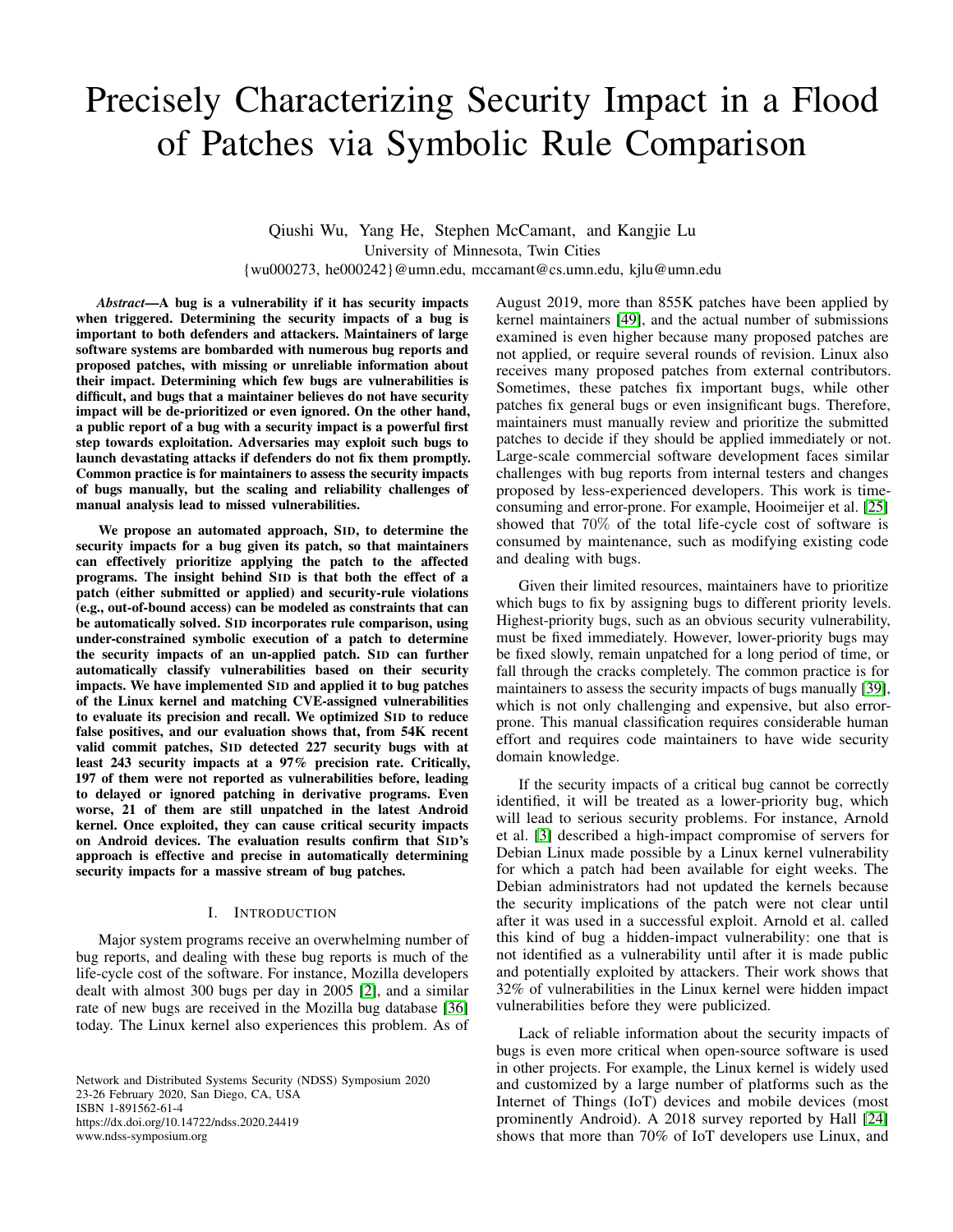Android had a 75% share of the worldwide mobile OS market as of April 2019 [\[14\]](#page-15-4). Given the fragmentation of versions and uses of the Linux kernel, it would be impossible for every patch to be promptly applied to every Linux-based device. Instead, patches must be prioritized based on their severity. For instance, under the Android Security Rewards Program [\[22\]](#page-15-5), reporters are typically required to demonstrate the reproducibility and impact of the reported bugs; otherwise, the reported patches will likely be declined. Previously, we reported three new NULL-pointer dereference bugs to the Android Security team without mentioning their security impacts or providing a proofof-concept exploit. We considered these to be vulnerabilities because they can cause DoS, but the Android Security team declined the patches because we did not prove the security impact of the bugs. The empirical results we report also show that bugs that cannot be determined to have security impacts may not be fixed promptly, and thus may introduce serious security problems.

Given the significance of security bugs, many recent papers [\[5,](#page-15-6) [19,](#page-15-7) [23,](#page-15-8) [50,](#page-16-3) [53,](#page-16-4) [54,](#page-16-5) [65\]](#page-16-6) have attempted to distinguish security bugs from general bugs automatically. Most of these works focus on analyzing textual information, such as a bug description, and their classification of security impacts is mainly based on text-mining techniques. A fundamental limitation is that such classification is highly dependent on the quality of the textual information, which in turn depends on the experience and security-related knowledge of the reporters. Unfortunately, our results indicate that, in many cases, the reporters themselves are not aware of the potential security impacts of the bugs they report. We found that 60.8% of vulnerability patches for the Linux kernel do not mention security impacts in the patch description or subjects. Thus, we cannot expect any classification based on this textual information to reliably classify security bugs. This observation is consistent with recent results by Chaparro et al. [\[8\]](#page-15-9) which show that many textual bug reports are missing important details and the measurements of Tian et al. [\[47\]](#page-16-7) which suggest that bug severity ratings are unreliable (i.e., they differ even for duplicate reports of the same bug). To identify security-related patches precisely, we need a more reliable approach to determine the security impacts of bug patches based on code instead of prose.

Existing automated tools also do not provide sufficient support to analyze the security impacts of bugs. Static-analysis tools can warn about code constructs that may have security impacts when misused. However, they generally do not analyze all the factors that affect security impacts. Instead, they make conservative assumptions and thus produce a significant number of false-positive reports that must be filtered out in another step. Providing a proof-of-concept exploit ("PoC") is strong evidence of security impacts, but it requires every patch to include an exploit, which would be a major burden on bug reporters. Bug-finding tools based on fuzzing [\[44,](#page-16-8) [59\]](#page-16-9) or wholeprogram symbolic execution [\[42,](#page-16-10) [60\]](#page-16-11) often create a PoC when detecting a problem, but such tools currently generate only a minority of kernel-bug reports, because of challenges such as state explosion and modeling hardware devices. We would like the process of fixing a vulnerability to be faster than the process of exploiting it if defenders are to stay ahead of attackers. Thus we need an approach to assess the security impact of a bug that is easier than generating a PoC. For adoption, such a tool must have a low false-positive rate and the ability to relate the

results to the specific security impact that is implicated. An analysis tool must be trustworthy to convince developers to take a second look at a patch they would otherwise pass by.

In this paper, we propose an automated system, SID, to determine the security impacts of bugs, given their patches. Using security rules that capture common security impacts, SID distinguishes unsafe (rule-violating) and safe (rule-compliant) behaviors of patched and unpatched code, which allows SID to characterize the security impacts of a bug. SID employs differential, under-constrained symbolic execution to match a security risk that is fixed by a patch. The intuition is that both security rules and the program behaviors that are feasible in the unpatched and patched versions can be captured precisely with symbolic constraints. By comparing security constraints with code, SID can reliably determine: (1) if the unpatched code *must* violate a security rule—the unpatched code has a security problem, and (2) whether the patched code can *never* violate the same security rule—the patched code has eliminated the security problem present in the unpatched code. If both conditions are evaluated to be true, this is a strong confirmation that the patch will fix a security violation, and thus that the bug will have a security impact. More importantly, the conservativeness of under-constrained symbolic execution ensures the reliability and the scalability of SID's determination of security impacts. We use slicing and *under-constrainted* symbolic execution to precisely analyze just the code region that is directly relevant to a patch, making conservative assumptions about interactions with other kernel states. This approach avoids most false positives but without expanding the analysis to the whole kernel or requiring an effort that is equivalent to fuzzing or exploit generation. SID determines security impacts based on the code semantics instead of textual information. Based on the semantics, SID can detect the security bugs reliably and provide details about how a bug can be exploited to cause security impacts. This supports developers in formulating an appropriate response to a security bug.

Our priority is for SID's reports of security impact to be reliable, i.e., with high precision and few false positives. To achieve this, we are willing to accept false-negative cases where there is a security impact that the current implementation of SID is unable to recognize. Some causes include unusual types of security impacts that are not captured by SID's current security rules and the conservative strategy of under-constrained symbolic execution that may miss some cases. An empirical analysis of SID's false-negative results for known vulnerabilities appears in [§VI-B.](#page-9-0) Further development to reduce false negatives would expand the benefits of SID, but since the current state of practice does not use automated tools to analyze impact at all, we believe that the best path to adoption and security benefit is to begin with tools whose results developers can easily trust when they signal a security bug.

We have implemented SID based on LLVM as multiple static analysis passes. One is a data-flow analysis pass, which identifies vulnerable operations and security operations; the other is an under-constrained symbolic execution pass, which precisely reasons about security impacts. We choose the Linux kernel as our experimental target because it is one of the most widely used and actively-maintained open-source system programs. The security of the Linux kernel is also important to many IoT and mobile devices. For evaluation, we selected 66K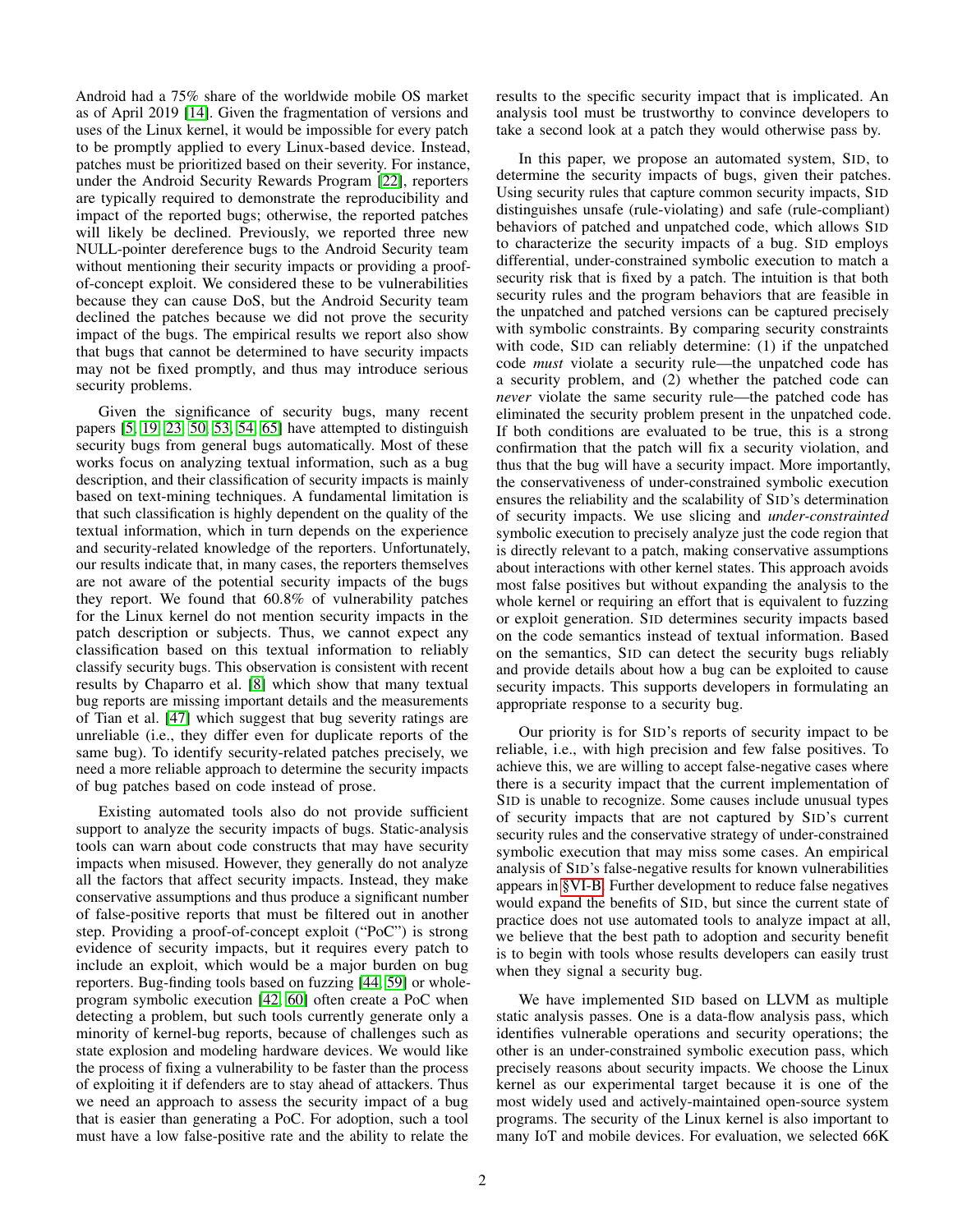recent git commits from the Linux kernel. From these commits, we identified 54K valid commit patches and finally compiled and analyzed 110K LLVM IR files in total. By analyzing these files, SID successfully found 227 security bugs with a 97% precision rate. These security bugs may introduce security impacts such as out-of-bound access, use-after-free, doublefree, uninitialized use, and permission bypass. More critically, we found that 21 of these security bugs are still not patched in Android, which can cause severe security problems for billions of Android devices.

To further confirm that the identified security bugs are vulnerabilities, we analyzed the reachability of the security bugs from attacker-controllable entry points (e.g., system calls) and also reported them to CVE maintainers. As a result, we find that 67.8% of identified security bugs are potentially reachable from entry points. On the other hand, we in total reported 154 security bugs to CVE maintainers and have received 37 responses with 24 new CVEs assigned. The evaluation results show that SID is effective and precise in automatically determining the security impacts of a large number of bug patches.

We make the following contributions in this paper.

- A study of security bugs and patches. The boundary between bugs and vulnerabilities can be unclear. We first study the differences between bugs and vulnerabilities. We then model patches for common security bugs, including missing/wrong bound check, missing pointer nullification, missing initialization, and missing permission check. The modeling enables us to define the security impacts of bugs and thus confirm security bugs.
- Symbolic rule comparison for determining security impacts. We propose SID to determine the security impacts of bugs automatically. The core of SID is *symbolic rule comparison* which employs differential and underconstrained symbolic execution to precisely confirm the security impacts that a patch fixes. In addition, SID also provides details about the security impacts to facilitate bug fixing.
- Finding of security bugs and unpatched vulnerabilities. With SID, we found 227 security bugs in the Linux kernel; 21 of them still remain unpatched in Android, which can be exploited to attack billions of Android devices. Also, 24 new CVEs have been assigned to the identified security bugs. Further, we evaluated the reachability of all the identified security bugs, and found that 67.8% of them are potentially reachable from attacker-controllable entry points.

The rest of this paper is organized as follows. We review background concepts in [§II,](#page-2-0) and give an overview of our approach in [§III.](#page-4-0) We then present the design of SID in section [§IV;](#page-5-0) the implementation of SID in section [§V;](#page-7-0) the evaluation of SID in section [§VI;](#page-9-1) limitations and future work in section [§VII;](#page-13-0) related work in [§VIII;](#page-14-0) and the conclusion in [§IX.](#page-15-10)

## II. BACKGROUND

<span id="page-2-0"></span>To propose an effective approach to understand the causes and security impacts of bugs and thus to find security bugs, we analyzed some existing patches for vulnerabilities in the Linux kernel. Specifically, we first show differences between general bugs and vulnerabilities. Then, we analyze the common

causes and security impacts of vulnerabilities. Based on the statistical results, we summarize the model and components of the vulnerability patches. After that, we define the problem scope and the assumptions of this work.

## *A. General Bugs, Security Bugs, and Vulnerabilities*

A bug is a vulnerability if it causes security impacts when triggered. A vulnerability is also called a security-critical bug (or just a security bug), and is distinguished from a general bug. Different kinds of vulnerabilities often differ in security impacts. The example in [Figure 1](#page-2-1) shows the difference between a general bug and a vulnerability. In this example, missing the check in line 3 is a vulnerability because it leads to an out-of-bound access in line 9. In comparison, missing the check in line 6 will not introduce any security impact; thus, it is just a general bug. More details about the definition and detection for security checks can be found in previous work [\[51\]](#page-16-12).

```
int Bug_Vuln(unsigned int Type) {
      char colors[4] = {'r','g','b','-'};
      if (Type > 3)
          return -1;if (Type == 3)return 0;
      9 printf("Color Type: %c", colors[Type]);
10 return 0;
11 }
```
5

8

Fig. 1: Differences between a vulnerability and a general bug. Missing the check in line 3 results in a vulnerability while missing the check in line 6 is a general semantic bug.

<span id="page-2-3"></span>*B. Common Security Bugs and Impacts*

<span id="page-2-2"></span>

| <b>Common security bugs</b><br>(root cause) | Percent<br>of bugs | <b>Main security impacts</b> |
|---------------------------------------------|--------------------|------------------------------|
| Missing/wrong bound check                   | 21%                | Out-of-bound access          |
| Missing initialization                      | 9%                 | Uninitialized use            |
| Missing permission check                    | $9\%$              | Permission bypass            |
| Missing NULL check                          | 7%                 | NULL-pointer dereference     |
|                                             |                    | Use-after-free, double-free, |
| Missing/wrong locks/unlocks                 | 6%                 | Permission bypass,           |
|                                             |                    | NULL-pointer dereference     |
|                                             |                    | Out-of-bound access.         |
| API misuse                                  | 5%                 | Permission bypass,           |
|                                             |                    | Uninitialized use            |
|                                             |                    | Out-of-bound access,         |
| Missing error-code check                    | 5%                 | Uninitialized use,           |
|                                             |                    | NULL-Pointer dereference     |
| Missing pointer nullification               | $4\%$              | Use-after-free, double-free  |
|                                             |                    | Uninitialized use,           |
| Others such as                              |                    | Out-of-bound access,         |
| numerical errors                            | 34%                | NULL-pointer dereference,    |
|                                             |                    | Others                       |

TABLE I: Common security bugs and security impacts.

In this work, we aim to cover the most common security bugs and their corresponding security impacts. To this end, we first examined recent Linux-kernel vulnerabilities included in the national vulnerability database (NVD). There are nearly 800 vulnerabilities reported in the past three years, but only a small part of them include valid git-commit information of their patches. Thus, we chose to analyze 100 of them across these years.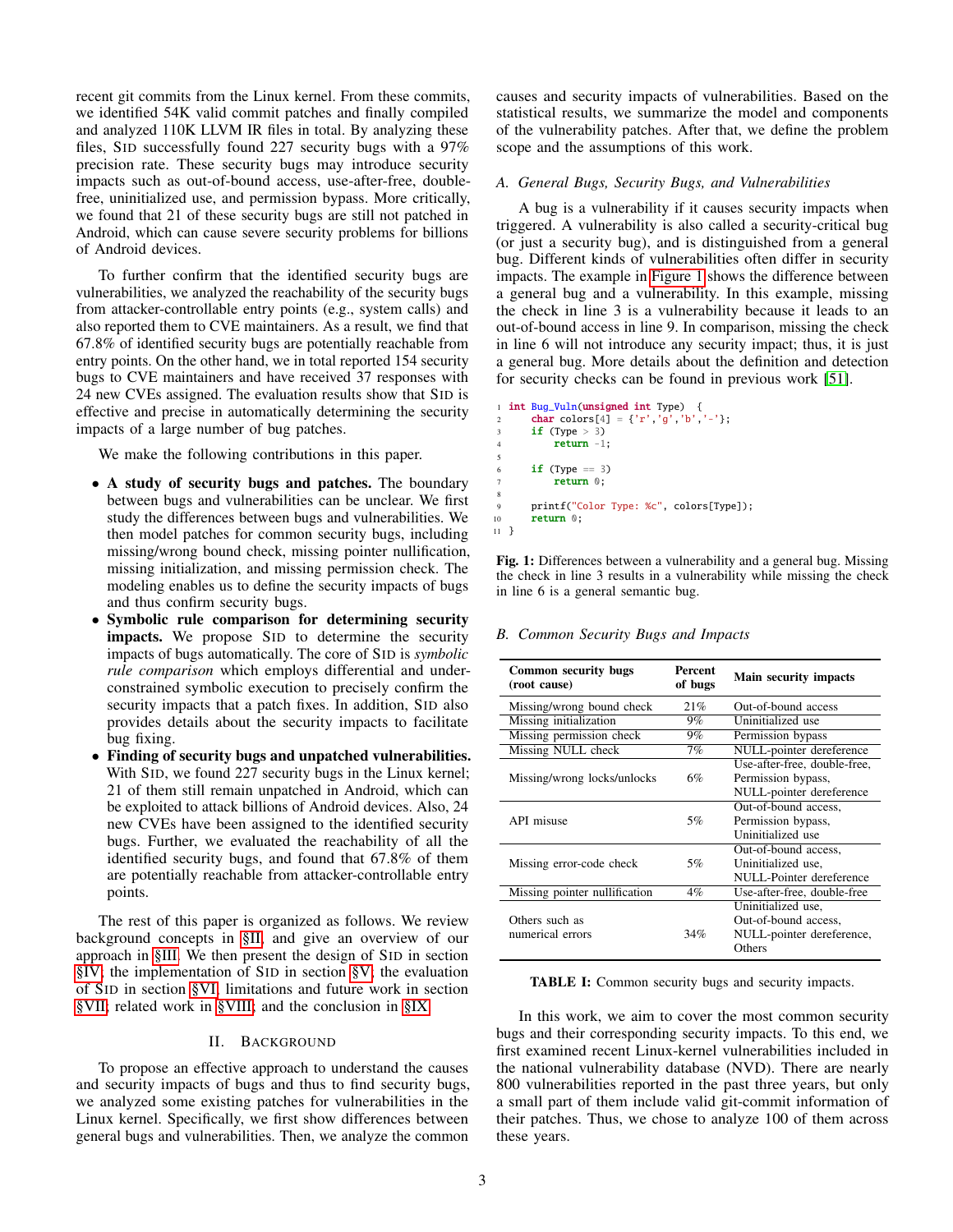[Table I](#page-2-2) presents the analysis results. The most common causes for security bugs in the Linux kernel are missing or wrong security checks (bound check, permission check, NULL check, etc.), missing initialization, missing or incorrect locks/unlocks, API misuse, and missing nullification. The following results also show the relationship between the root causes of security bugs and their security impacts: (1) missing/wrong bound check typically leads to out-of-bound access; (2) missing initialization often leads to uninitialized use; (3) missing permission check leads to permission bypass; (4) missing NULL check commonly leads to NULL-pointer dereference; and (5) missing pointer nullification leads to useafter-free and double-free.

In the study, we differentiate the bugs (i.e., the root causes) from their security impacts, which are often mixed up in traditional vulnerability classification (e.g., in NVD). While traditional vulnerability classification tends to focus on security impacts, they are not the root causes. For example, missing a bound check is the bug; however, the out-of-bound access caused by the missing-check bug is the security impact. As such, bug patches typically fix the root causes and only indirectly prevent security impacts. Therefore, to determine security impacts, we need to analyze the "effects" of patches. Moreover, we define security impacts based on the security-rule violating operations (e.g., out-of-bound access and use-afterfree) instead of the resulting exploits such as information leaks or control-flow hijacking. This is consistent with the goal of SID—determining how a bug results in security-rule violating operations. How these operations can be exploited for an attack is out of our scope.

## <span id="page-3-1"></span>*C. Patch Model and Components*

To determine the security impacts with a given patch, we first need to identify the components in the patch that are related to security impacts and to build a patch model. Based on our empirical analysis of existing patches for vulnerabilities, we identify three key components in determining security impacts. We then create a patch model that incorporates the components, as shown in [Table II.](#page-3-0) In this model, the three components are security operations, critical variables, and vulnerable operations. (The symbol, +, indicates security operations introduced by the patch).

- Security operations are used in patches to fix at least one security impact. [Table I](#page-2-2) shows that missing or wrong security operations are the most common root causes for security bugs. From those statistical results, we summarize the common security operations: security checks (e.g., bound checks, permission checks), initialization operations, lock or unlock operations, and pointer nullification.
- Critical variables are the ones whose (invalid) values or status can lead to security impacts. As such, critical variables are typically targeted by security operations. For example, a checked bound variable is a critical variable.
- Vulnerable operations signal the risk of a security bug, often because they can behave unsafely. Based on our study, common vulnerable operations include buffer and array operations, read or write operations, pointer operations, operations involving critical data structures such as inodes or files, and resource-release operations.

| $1.+$ Security_op(CV, )    |
|----------------------------|
| .                          |
| 2. Vulnerable_op( $CV, $ ) |

<span id="page-3-0"></span>TABLE II: The common patch model and the three key components: security operation, critical variable (CV), and vulnerable operation. The security operation is typically added or updated by a patch.

This model shows that patch updates or adds new security operations in the vulnerable code to eliminate the security impacts which are introduced by the vulnerable operations. Most commonly, a security operation is inserted before a vulnerable operation to prevent an unsafe state. Evaluation results in [§VI-E](#page-11-0) show that about 88% of vulnerabilities in the Linux kernel can precisely or partially fit into this model. Thus, we can use this model to determine security impacts for most patches.

## <span id="page-3-2"></span>*D. Problem Scope and Assumptions*

In this work, we analyze the bug patches in the Linux kernel. We choose the Linux kernel as the target program for the following reasons. (1) The Linux kernel is a foundational and widely used program. Many other operating systems are based on the Linux kernel, such as Android. Security bugs in the Linux kernel may introduce critical security impacts in all Linux-based systems. Thus, applying patches for security bugs in the Linux kernel is vital. (2) The Linux kernel is an opensource program with a well-maintained patch history, which facilitates patch-based analyses. These reasons motivate us to choose the Linux kernel as the experiment target. However, SID is general and applicable to other similar software such as FreeBSD and Firefox, as discussed in [§VII.](#page-13-0)

We assume that the provided patches correctly fix actual bugs. We may not correctly obtain the security impacts of vulnerabilities if the patches are incorrect. Based on the statistical results in [Table I,](#page-2-2) we choose to determine all the common security impacts listed in [Table III.](#page-4-1) The current version of SID does not include NULL-pointer dereference because it is difficult to exploit in the Linux kernel—the zero page is protected against being allocated. However, NULLpointer dereference can be naturally supported by modeling the "non-NULL" as a constraint and the NULL dereference as a vulnerable operation. [Table XII](#page-14-1) shows how to use our model to cover the patches for other common types of vulnerabilities. Also, more details about extending SID to detect more types of bugs are discussed in [§VII.](#page-13-0)

To determine common security operations related to these impacts, we selected 100 recent vulnerabilities for each security impact in the Linux kernel from NVD. By manually checking the patches of these vulnerabilities, we count the security operations as shown in [Table III.](#page-4-1) Based on this result, we choose to cover the most common security operations for each security impact including: (1) bound checks, (2) initialization operations, (3) permission checks, and (4) pointer nullification. In our current implementation, we do not include other security operations such as lock or unlock operations because either they are not common or they predominantly cause nonsecurity impacts such as incorrect results. In total, based on [Table III,](#page-4-1) by calculating the proportion of these covered security operations against these common security impacts, the current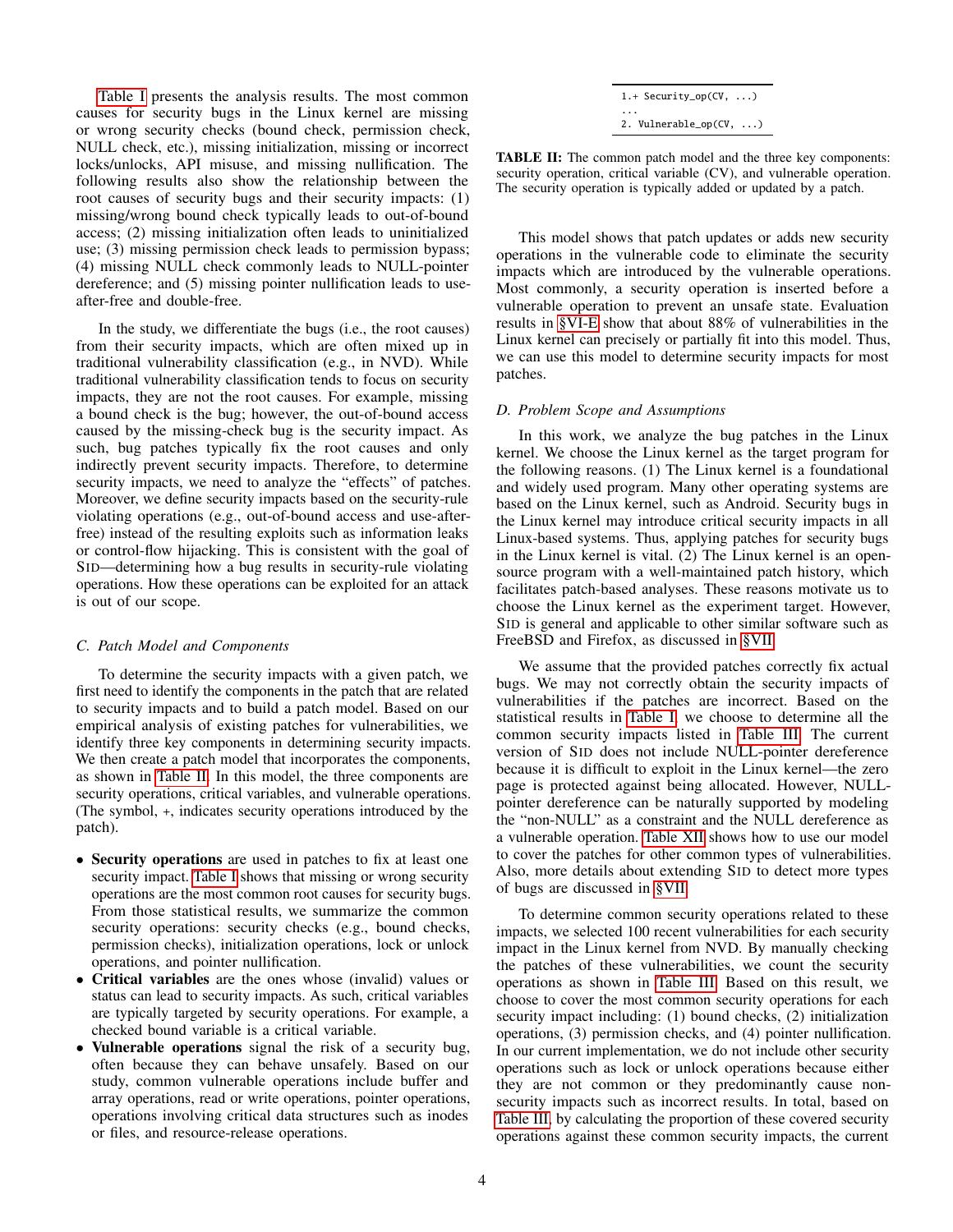<span id="page-4-1"></span>

| Common security impacts $(\%)$       | Common security operations $(\%)$ |
|--------------------------------------|-----------------------------------|
|                                      | Permission check (59%)            |
| Permission bypass (21.9%)            | Changing permission flags $(8\%)$ |
|                                      | Others $(33%)$                    |
|                                      | Bound check (79%)                 |
| Out-of-bound access $(16.5\%)$       | Reset the size of buffer $(10\%)$ |
|                                      | Others $(11\%)$                   |
| Uninitialized use $(13.7%)$          | Initialize the variable $(78)$ %  |
|                                      | Others $(22\%)$                   |
|                                      | Pointer nullification (32)%       |
| Use-after-free/double-free $(4.3\%)$ | Lock or unlock operations $(25%)$ |
|                                      | Others $(43%)$                    |

TABLE III: Common security operations for fixing common security impacts.

implementation of SID can support about 38% of vulnerabilities. However, SID's approach is generic, and covering more types of vulnerabilities requires only extra engineering efforts for modeling and identifying the three patch components. [Table XII](#page-14-1) shows how to support several more types of bugs which can cover 13% more of vulnerabilities. More discussion can be found in [§VII.](#page-13-0)

We further assume that the bug fixed by a patch is triggerable, which means that, by providing specific inputs, the execution can reach the buggy code. Existing techniques, such as guided fuzzing [\[55,](#page-16-13) [61\]](#page-16-14) and symbolic execution over untrusted inputs [\[42,](#page-16-10) [60\]](#page-16-11), can search for inputs that trigger a bug. However, determining how to trigger a bug can be challenging; if a bug has security impacts, it is usually worthwhile to fix it, even if it is not obvious to be triggerable.

*1) Security Rules:* Security impacts occur when security rules are violated. To precisely determine if a security impact exists, we also need to define the corresponding security rule. The specific security rules help SID construct constraints that can be solved. With security rules, the determination of security impacts can be transformed into a constraint-solving problem. For the security impacts shown in [Table III,](#page-4-1) we define the corresponding security rules as follows, which are consistent with the standard definition in CWE [\[12\]](#page-15-11).

- Out-of-bound access. Memory read and write operations should be within the boundary of the current object.
- Use-after-free and double-free. An object pointer should not be used after the object has been freed.
- Uninitialized use. A variable should not be used until it has been initialized.
- Permission bypass. Permissions should be checked before performing sensitive operations such as I/O.

## III. OVERVIEW OF SID

<span id="page-4-0"></span>Given a patch and the target program, SID automatically determines if the patch fixes some security impacts. In this section, we show the approach and workflow of SID.

# <span id="page-4-2"></span>*A. The Approach of* SID

We now use an example, shown in [Figure 3,](#page-5-1) to illustrate the *symbolic rule comparison* approach of SID. This is an out-of-bound access security bug that is fixed by a patch that inserts a bound check in line 6. Given this patch, the goal of symbolic rule comparison is to confirm whether the patch fixes violations of some security rules, e.g., out-of-bound access, that introduce security impacts.

Symbolically analyzing patched code. First, SID analyzes the patched version to *prove that it will never violate a security rule*. In function iwl\_sta\_ucode\_activate, SID identifies the security operation in the patch, bound check in line 6. Then, SID extracts the critical variable, sta\_id, from the security operation. By using data-flow analysis, SID identifies six potential vulnerable operations located in lines 11, 14, 16, 19, 21, and 23. Each pair of security operation and vulnerable operation defines a slice, and SID performs under-constrained symbolic execution against each slice. SID will construct and collect three sets of constraints. The first set of constraints are constructed from the security operation of the patch, e.g., sta\_id < IWLAGN\_STATION\_COUNT, in the example. The second set of constraints is collected from the slice through symbolic execution (e.g., capturing if a variable is modified via arithmetic). After that, SID *artificially* constructs the third set of constraints that represent the *violation* of a security rule, e.g., memory access out of the bound of stations. All the three constraint sets are then *merged* as the final constraint set. Finally, SID employs a constraint solver to prove that the final constraint set is *unsolvable*, which means that the slice will not violate the security rule.

Symbolically analyzing unpatched code. Second, if the patched version never violates a security rule, SID analyzes the unpatched version to *prove that every behavior removed by the patch would violate the security rule*. A slice in the patched code is matched with one in the unpatched code based on its critical variables and vulnerable operation, as described in more detail in [§V-D.](#page-8-0) Similar to the analysis for the patched code, SID constructs and collects three sets of constraints for the unpatched code, however, in a different way. Specifically, the first set corresponds to the security operation in the patch. Since the security operation is not in the unpatched code, SID will add an artificial constraint that is the *opposite* of the constraint for the security operation; it is important to note that this captures the behaviors that are blocked by the security operation in the patched code. For example, while the security operation is to ensure sta\_id < IWLAGN\_STATION\_COUNT, SID will instead add a constraint, sta\_id >= IWLAGN\_STATION\_COUNT. The second constraint set is similarly collected from the slice through symbolic execution. The last constraint set corresponds to the security rule. However, the constraints are constructed in such a way that they satisfy rather than violate the security rule, e.g., in-bound access of stations. Finally, the three constraint sets are merged and proved to be *unsolvable*, i.e., the unpatched code will violate the security rule in all the cases blocked by the patch. The first and the third constraint sets of the unpatched version are constructed in a opposite way as in the patched version, which allows SID to leverage the conservative *unsolvability* of under-constrained symbolic execution to precisely determine the security impacts.

Confirming security impact. At last, if both cases are indeed unsolvable, SID confirms that the patch is a fix for a securityrule violation. In other words, the corresponding bug is a security bug. Symbolic execution allows SID to precisely check the match between a patch and the corresponding security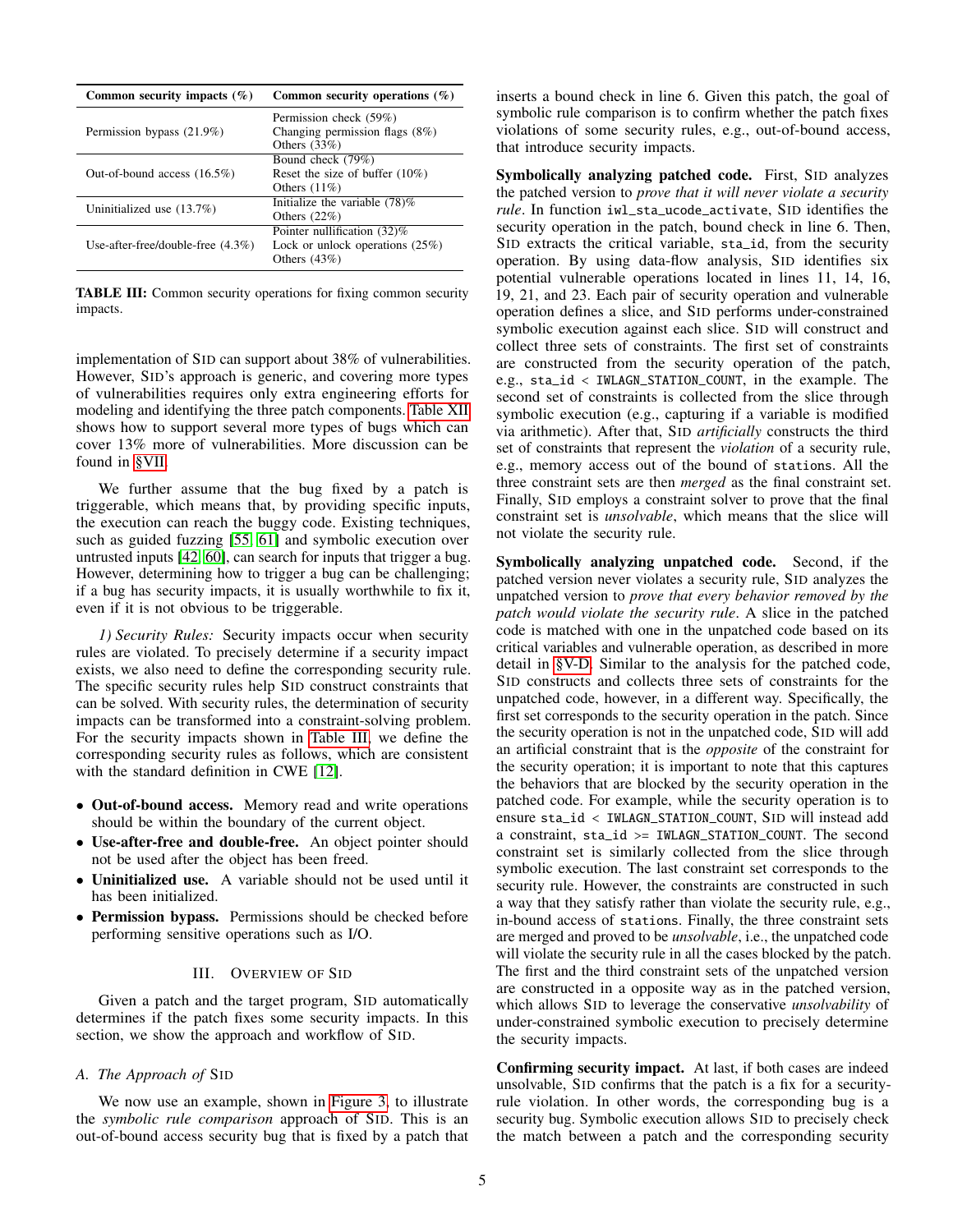<span id="page-5-2"></span>

Fig. 2: Overview of SID. C<sub>SO</sub> = Constraints from security operations, C<sub>SR</sub> = Constraints from security rules, C<sub>P</sub> = Constraints from paths.

<span id="page-5-1"></span>

Fig. 3: A missing bound-check bug and its patch (lines 6-9).

rule, while the under-constrained approach makes the analysis conservative about parts of the code outside the analysis scope.

## *B. The Workflow of* SID

[Figure 2](#page-5-2) is an overview of SID including the following three main phases: pre-processing, dissecting patches, and symbolic rule comparison.

Pre-processing. The pre-processing phase includes two tasks. First, given a specific git commit, it ensures that it is a bugfixing patch. Commits for branch merging, documentation, and code formatting are eliminated. Second, it identifies the dependent files of the patch, which are collected using standard control-dependency analysis against the patched code and taint analysis against the variables involved in the patch, in both a forward and backward manner. We found that the dependent files are a single file containing the patch in most cases. It then prepares the patched code and unpatched code (by reverting the patch) and invokes LLVM to compile them into LLVM IR files.

Dissecting patches. In this phase, SID dissects the patch to identify the key components according to the patch model [\(§II-C\)](#page-3-1). SID first identifies the security operations in both the patched and unpatched versions. SID then extracts involved critical variables from the identified security operations. Next, SID applies data-flow analysis against critical variables to collect vulnerable operations. The data-flow analysis also helps SID collect slices from security operations to vulnerable operations for the critical variables. It is worth noting that security operations and vulnerable operations have a manyto-many mapping, which means that a single patch may have multiple slices. After obtaining these slices, SID further employs symbolic execution to test the feasibility of the slices by testing if the path conditions of the slices are satisfiable. If the conditions are unsatisfiable, the path is infeasible, and is immediately discarded.

Symbolic rule comparison. For the feasible slices, SID then performs a symbolic rule comparison to confirm the security impacts of the bug with the approach described in [§III-A.](#page-4-2)

## IV. DESIGN OF SID

<span id="page-5-0"></span>In this section, we present the design of SID. In particular, we focus on the static analysis for dissecting patches and symbolic rule comparison for determining security impacts.

## <span id="page-5-4"></span>*A. Static Analysis for Dissecting Patches*

Given a patch and the target program, SID employs static analysis to (1) identify security operations, critical variables, and vulnerable operations and (2) construct slices from security operations to vulnerable operations for the critical variables. According the the patch model [\(§II-C\)](#page-3-1), we summarize the patch patterns for each class of vulnerability in [Table IV.](#page-5-3)

<span id="page-5-3"></span>

| <b>Out-of-bound access</b>          | <b>Permission bypass</b>          |
|-------------------------------------|-----------------------------------|
| 1.+ Security_ck(Bound);             | $1.+$ ret = Perm_func(CV, );      |
|                                     | 2.+ Security_check(ret);          |
|                                     |                                   |
| 2. Vulnerable_op(Bound, $\ldots$ ); | 3. Vulnerable_op( $CV, \ldots$ ); |
| Use-after-free or double-free       | Uninitialized use                 |
| 1. free(Pointer);                   | 1.+ Initialize(CV);               |
| $2.+$ Pointer = NULL;               |                                   |
|                                     |                                   |
| 3. Vulnerable_op(Pointer, );        | 2. Vulnerable_op( $CV, \ldots$ )  |

TABLE IV: Patch patterns for different classes of vulnerabilities and the key components in the patches. + denotes the security operation in the patches, and Vulnerable\_op represents some vulnerable operations.

Identifying security operations. First, SID analyzes the patches to identify security operations. As described in [§II-D,](#page-3-2)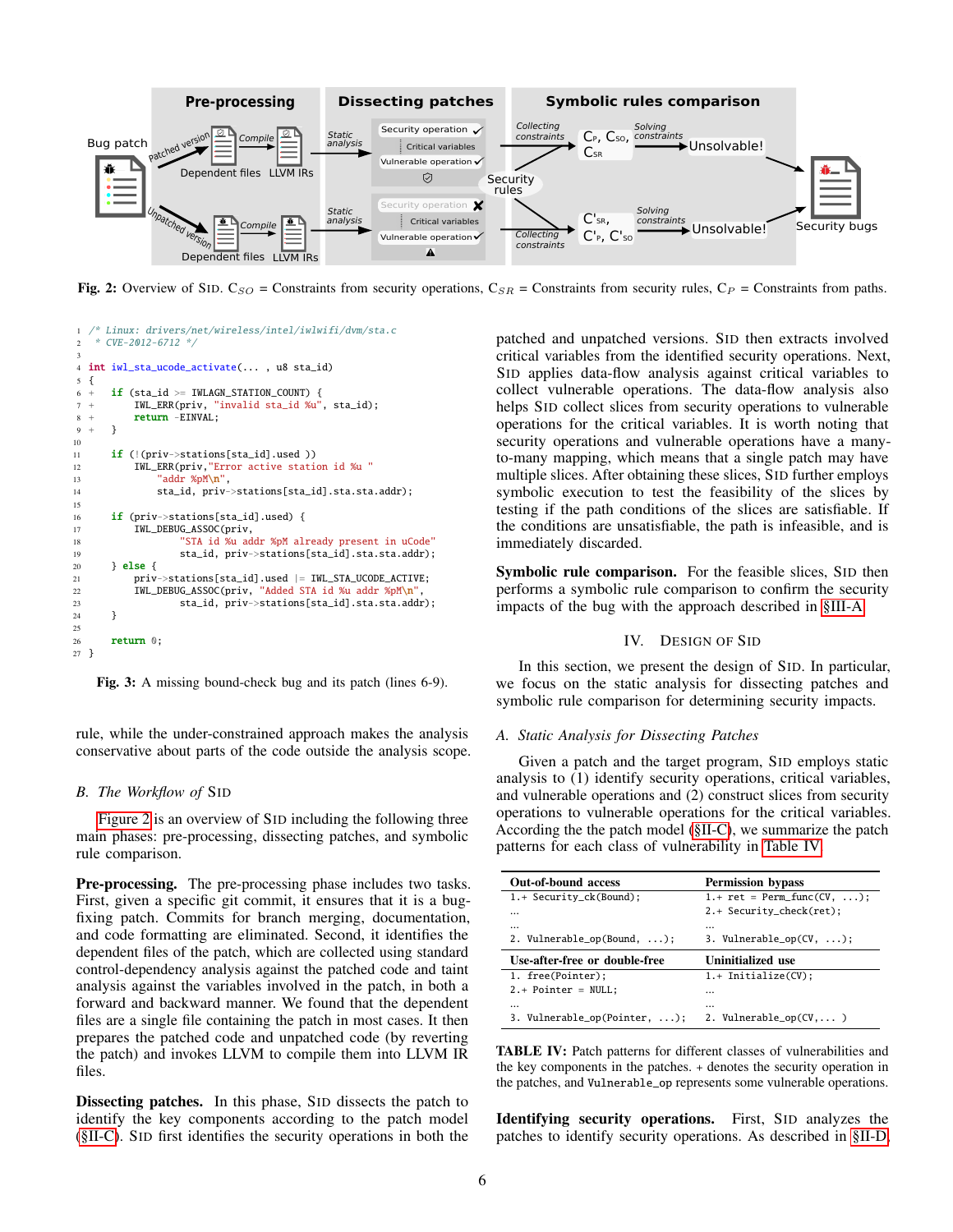SID identifies four kinds of security operations: permission check, bound check, initialization operation, and pointer nullification. Based on the statistical results in [Table III,](#page-4-1) we summarize common patterns of patches in [Table IV.](#page-5-3) These patterns describe how security operations fix the corresponding security impacts caused by the vulnerable operations. For outof-bound access vulnerabilities, the patches typically insert the security operation, bound check, to make sure in-bound access against a memory object. For permission bypass vulnerabilities, the patches insert permission check as the security operation. The permission checks are usually done by checking the return value of permission functions. For use-after-free and double-free vulnerabilities, the patches often insert pointer nullification as the security operation. Since, in the Linux kernel, NULL check is typically enforced before using a pointer, nullification becomes a common way for fixing use-afterfree. For uninitialized-use vulnerabilities, the patches instead initialize a memory object before it is being used. [§V](#page-7-0) will present further details on analyzing the code to identify the security operations.

Extracting critical variables. Next, SID extracts the targets of the identified security operations as critical variables. For nullification, initialization, and bound-check cases, critical variables can be easily identified by extracting the involved variables (not constants). However, the critical variables in permission-check cases can be challenging to identify. The method SID uses to identify such critical variables is based on permission functions (e.g., ns\_capable()) which include both critical variable and capability numbers as parameters. Non-constant parameters (e.g., objects such as files, inodes, or subjects such as users) used in such permission functions are typically sensitive resources whose accesses require permission checks. Therefore, SID identifies these parameter variables as critical variables.

Slicing to find vulnerable operations. After extracting the critical variables, SID then uses data-flow analysis to find vulnerable operations using extracted critical variables, i.e., slicing to find vulnerable operations. An operation is regarded as a vulnerable operation if it may introduce security impacts via the critical variables. We do the backward or forward data-flow analysis against the critical variables to match the vulnerable operations, according to the corresponding patterns shown in [Table IV.](#page-5-3) With that, we also obtain slices for critical variables that involve both security operations and vulnerable operations. Because vulnerable operations and security operations are many-to-many mappings, one vulnerable operation or security operation can be in multiple slices. More details about collecting vulnerable operations for different kinds of vulnerabilities can be found in [§V-C.](#page-8-1)

Pruning slices. After extracting these slices, SID removes slices with the following cases. (1) The critical variables are newly introduced in the patch. In this case, the unpatched code will never use them. (2) The vulnerable operations exist only in the patched version but not in the unpatched version, which means that the vulnerable operations are also newly introduced by the patch, and corresponding security impacts will not exist in the unpatched version.

Removing infeasible slices. Finally, SID removes infeasible slices using symbolic execution. SID performs the underconstrained symbolic execution for each slice to collect path constraints. When reaching the end of the slice, SID tries to solve the constraints. If these constraints are unsolvable, SID will discard this slice. Removing unsolvable slices will reduce false positives and make sure that the *unsolvability* in symbolic rule comparison must be related to security-rule violations (not vacuous), ensuring the effectiveness of SID.

# <span id="page-6-1"></span>*B. Symbolic Rule Comparison*

SID further performs a symbolic rule comparison to determine security impacts and identify security bugs. SID determines that a patch is for a security bug if the patched and unpatched versions satisfy both of the following requirements.

- The patched version *never* violates a security rule.
- The unpatched version *always* violates the security rule in the situations excluded by the patch.

The checking against the *absolute* requirements is possible because SID uses under-constrained symbolic execution, which is conservative [\[41\]](#page-16-15). By combining both requirements, it is intuitive to determine that the patch prevents violation of a security rule. To realize the checking against the requirements, SID first constructs and collects the constraint sets from patches, security rules, and the slice paths for the patched and unpatched code separately. If both constraint sets for the patched and unpatched code are unsolvable, SID determines the security impact.

*1) Constructing and Collecting Constraints:* SID constructs and collects three sets of constraints for both the patched version and the unpatched version. These constraints come from three sources—security operations from the patch, the code path of each slice, and security rules. We now describe how SID collects or constructs these constraints.

<span id="page-6-0"></span>

| <b>Security operations</b> |                                      | Constraints from security operations<br><b>Patched version</b> Unpatched version |
|----------------------------|--------------------------------------|----------------------------------------------------------------------------------|
| Pointer nullification      | $FLAG_{CV} = 1$                      | $FLAG_{CV} = 0$                                                                  |
| Initialization             | $FLAG_{CV} = 1$                      | $FLAG_{CV} = 0$                                                                  |
| Permission check           | $FLAG_{CV} = 1$                      | $FLAG_{CV} = 0$                                                                  |
| Bound check                | $CV < UpBound$ , or<br>CV > LowBound | $CV \geq UpBound$ , resp.<br>$CV \leq$ LowBound                                  |

**TABLE V:** Constraints for security operations from patches. Flag $CV$ : Flag symbol; CV: critical variable; UpBound: checked upper bound; LowBound: checked lower bound.

Constructing constraints from security operations. The constraints from security operations are used to capture the "effects" of them in preventing security impacts. We define the constraints for each class of security operation for the patched and unpatched code, respectively. [Table V](#page-6-0) shows our rules for constructing constraints for different security operations. Besides out-of-bound access, constraints for other security operations are used to indicate whether the security operations are present. Therefore, we use a binary-flag symbol to represent the constraint. Specifically,  $FLAG_{CV}$  indicates the status of the corresponding critical variables, in terms of the presence of the security operations. FLAG<sub>CV</sub> = 1 means that the security operation has been enforced against critical variable CV. By contrast, FLAG<sub>CV</sub> = 0 indicates the absence of the security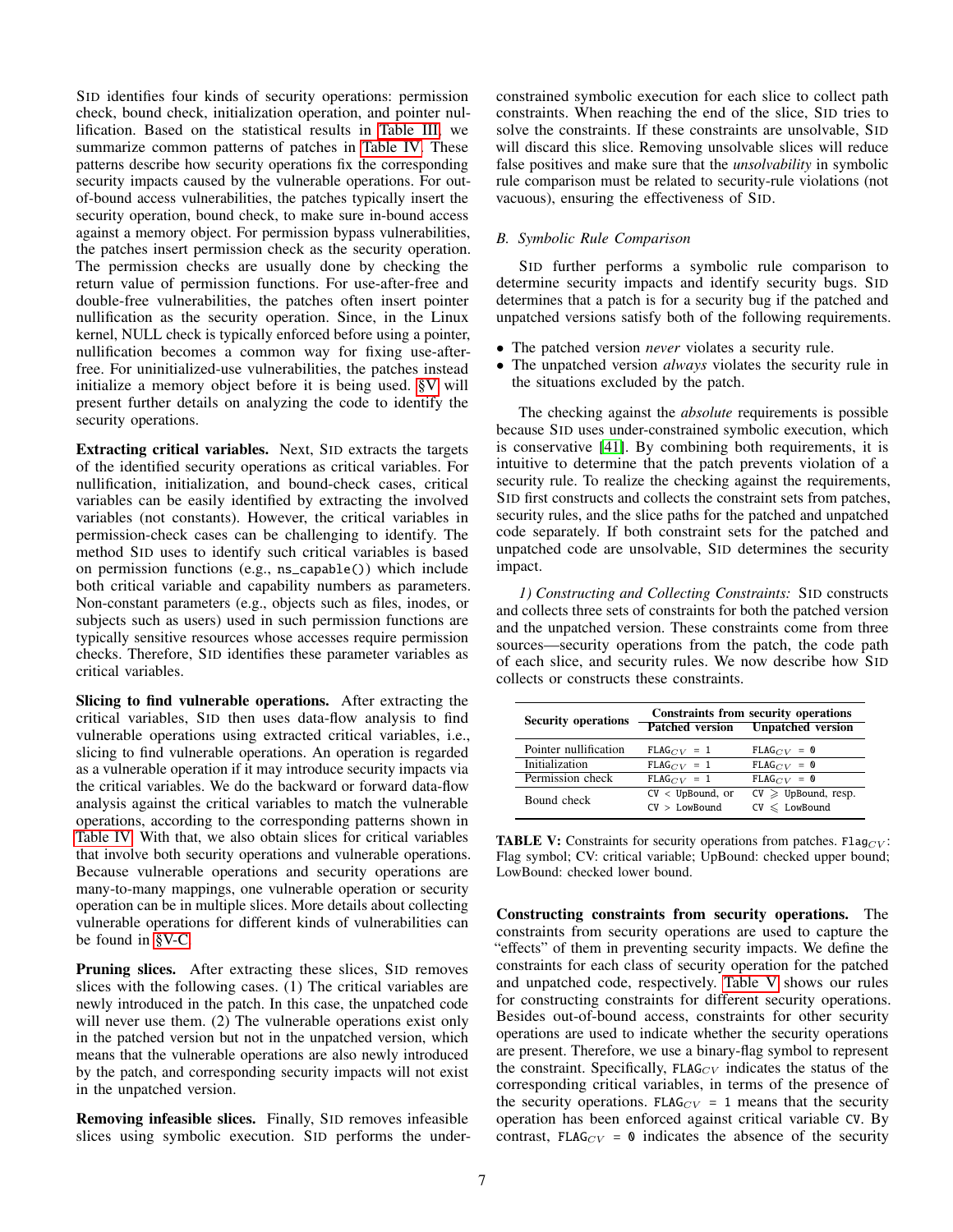operation for CV. The constraints for bound-check cases are more complicated. The constraints are used to limit the upper bound and/or the lower bound of a memory object. In addition to indicating the presence of the security operation, we also need to know the specific value range of the value of the critical variables. Thus, we use symbolized critical variable to represent the value.

To check against the requirements for the patched and unpatched code, we must construct these constraints differently (in an opposite way). For permission bypass, use-after-free, doublefree, and uninitialized use, SID inserts constraints  $FLAG_{CV} = 1$ for the security operations in the patched version while inserting FLAG<sub>CV</sub> = 0 in the unpatched version because the security operations are missing. For out-of-bound access vulnerabilities, SID adds the constraints  $CV < UpBound$  and/or  $CV > LowBound$ on the symbolized critical variable in the patched version. For example, in [Figure 3,](#page-5-1) the constraint from the security operation in the patch is sta\_id < IWLAGN\_STATION\_COUNT. The values of UpBound and LowBound are determined based on the specific bound-check security operations. In the unpatched version, S<sub>ID</sub> instead inserts the constraints,  $CV \geq UpBound$ or  $CV \leq LowBound$ , which are opposite to the ones in the patched version. This is to prove that, without the security operation, an out-of-bound access problem will occur in the unpatched version. For the example in [Figure 3,](#page-5-1) SID will insert the constraint  $sta_id \geq IWLAGN_STATION_COUNT$  for the unpatched version.

Collecting constraints from slice paths. The constraints from paths (from a security operation to a vulnerable operation) are collected from two parts. The first part is the same as the one in removing infeasible slices (see [§IV-A\)](#page-5-4). These constraints are collected from path conditions that are checked to make sure the slice itself is feasible. The second part is to collect manipulations against critical variables. For example, in the uninitialized use case, for an initialization against the critical variable in the slice path, SID will add a constraint,  $FLAG_{CV} = 1.$ 

Constructing constraints from security rules. The last set of constraints SID constructs are from the security rules. These constraints are important to evaluate if a security-rule violation may occur. We develop multiple rules for constructing these constraints of different security rules, as shown in [Table VI.](#page-7-1) SID also constructs *opposite* constraints for the patched and unpatched versions.

For the *patched* version, we want to prove that, with the protection of the security operations, it is impossible to violate the security rules. Therefore, SID inserts *rule-violating* constraints and hopes that they are unsolvable, i.e.,  $Flag_{CV} = 0$ ,  $CV \geq MAX$  and/or  $CV \leq MIN$ . SID will first employ static analysis to figure out the size of the memory object in use. In the example in [Figure 3,](#page-5-1) SID can easily find that the buffer, stations[], is on the stack with a fixed length 16. For other cases, e.g., the buffer is on the heap, SID will use backward data-flow analysis to find the allocation site to determine its size. If the size is a constant, the value will be used; otherwise, for a variable, SID instead symbolizes it. After knowing the buffer size, SID then inserts an *out-bound* constraint (e.g., sta\_id >= 16) for the patched version. For the *unpatched* version, we want to prove that, without the security operations, it always violates the security rules. In order to achieve this, the constraints in the unpatched version will be opposite to the constraints in the patched version, which instead represents the compliance of the security rules. Here, we hope to prove that the constraints are unsolvable, so the compliance of security rules is impossible. For example, in [Figure 3,](#page-5-1) from the security rule of in-bound access, SID inserts the constraint, sta\_id < 16, for the unpatched version.

<span id="page-7-1"></span>

| <b>Security rules</b>                           | <b>Patched version</b>                 | <b>Unpatched version</b>       |
|-------------------------------------------------|----------------------------------------|--------------------------------|
| No use after free                               | $FLAG_{CV} = 0$                        | $FLAG_{CV} = 1$                |
| Use after initialization                        | $FLAG_{CV} = 0$                        | $FLAG_{CV} = 1$                |
| Permission check before<br>sensitive operations | $FLAG_{CV} = 0$                        | $FLAG_{CV} = 1$                |
| In-bound access                                 | $CV \geq$ MAX, and/or<br>$CV \leq MIN$ | $CV < MAX$ , resp.<br>CV > MTN |

TABLE VI: Rules for constructing constraints from security rules. MAX: maximum bound of the buffer; MIN: minimum bound of the buffer.

*2) Solvability for each slice:* To know the solvability of each slice, SID merges the three sets of constraints as the final ones for the patched and unpatched versions, respectively. SID then uses SMT solver, Z3, to solve the constraints. In the example in [Figure 3,](#page-5-1) for the patched version, the final constraint set is sta\_id < IWLAGN\_STATION\_COUNT && sta\_id >= 16, which are generated from the security operation and security rules. Similarly, for the unpatched version, the final constraint set is sta\_id >= IWLAGN\_STATION\_COUNT && sta\_id < 16. Both final constraint sets for the patched and unpatched versions are unsolvable, because IWLAGN\_STATION\_COUNT is 16.

*3) Comparison against symbolic rules:* Finally, after solving these constraints, SID compares the results of solvability to determine security impacts. A patch is determined to fix a security impact if the constraints for both the patched and unpatched versions are *unsolvable*, which means that the patched version must not violate the security rule, and the unpatched version must violate the security rule. Therefore, the patch fixes the violation against the security rule. Thanks to the conservativeness of under-constrained symbolic execution, the determination is precise. In the example in [Figure 3,](#page-5-1) SID finds both constraints in the patched and unpatched versions unsolvable, so this patch fixes an out-of-bound access problem. If either constraint set is solvable, SID disqualifies the bug fixed by the patch as a security bug.

## V. IMPLEMENTATION

<span id="page-7-0"></span>We have implemented SID on top of LLVM with multiple passes for finding security checks, symbolic execution, and dataflow analysis. SID in total contains 5.6K line C++ code and 1.2K line Python code. The rest of this section presents important implementation details of SID, including preparing analysis environment, collecting vulnerable and security operations, matching information between the patched version and the unpatched version, and the symbolic-execution engine.

#### *A. Preparing Analysis Environment*

Since not all of the patches fix bugs, we use script code to eliminate common non-bug commits such as branch merging,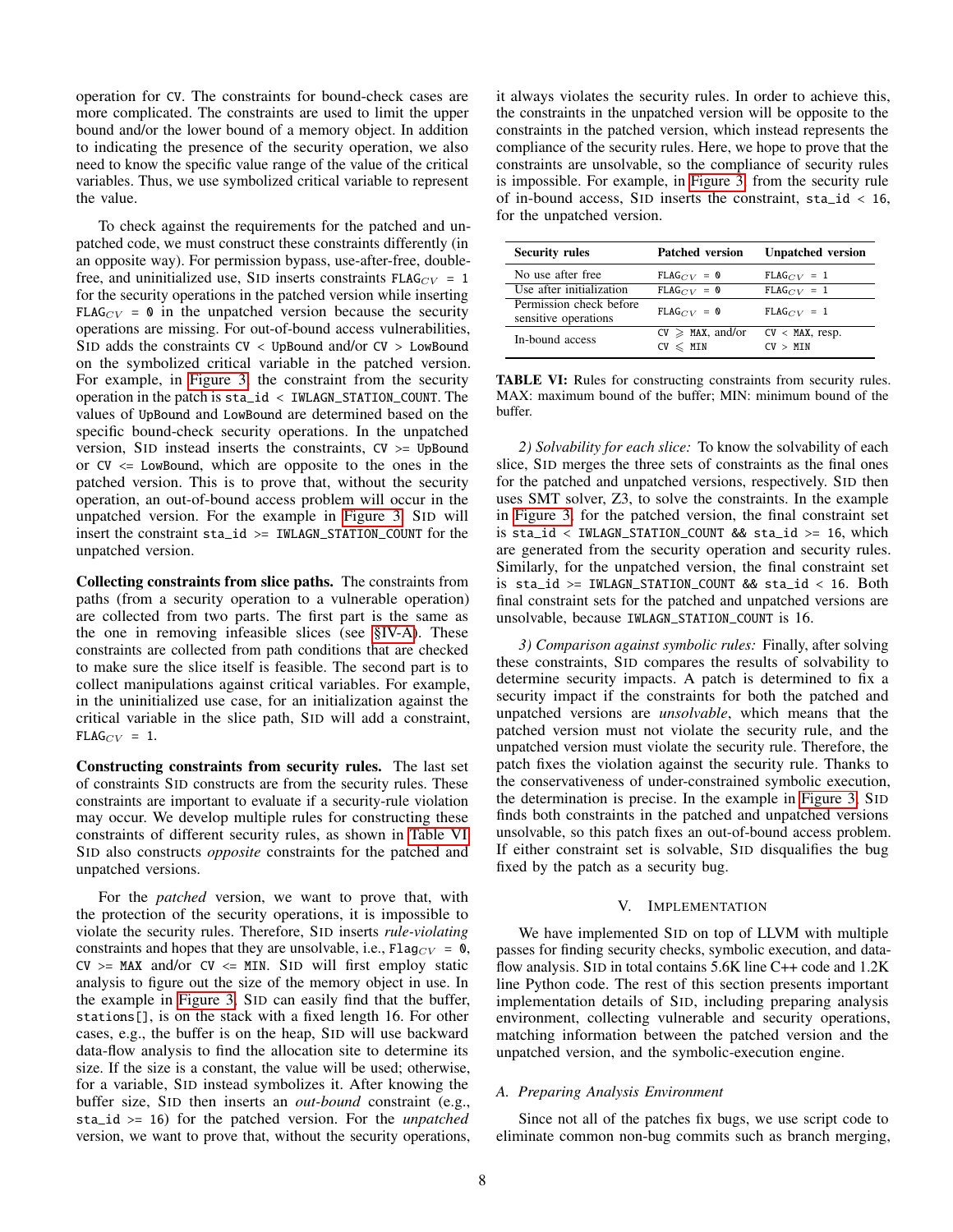documentation, and indentation updating. In total, 17.4% of git commits are classified as non-bug commits and thus eliminated, which improves the efficiency of SID. For the remaining patches, SID continues to generate LLVM IR and dissect them.

Preparing LLVM IR. Since SID is based on LLVM, the patches should be compiled into LLVM IR with a patched version and an unpatched version. Because the corresponding vulnerable operations can be in other source files than the one containing the patch, we employ static analysis to extract the dependent files from the patch automatically. We first extract the patch code and variables involved in the patch. Then, we employ standard control-dependency analysis against the patched code and taint analysis against the involved variables, in a both forward and backward manner, to identify all dependent files. Interestingly, we found that, in most cases, the file containing the patch also contains the vulnerable operations. The unpatched version is obtained simply by checking out the git commit right before the one for the patch. Finally, we invoke clang to compile these files, for both the patched version and unpatched version, into LLVM IR.

To mitigate the path-explosion problem in the underconstrained symbolic execution, we unrolled loops in the LLVM IR level by treating them as if statements, which is a common practice adopted by recent techniques [\[56,](#page-16-16) [57\]](#page-16-17). To identify indirect-call targets, we take recent advances that use struct types to match the function targets [\[18,](#page-15-12) [31,](#page-16-18) [62\]](#page-16-19).

# *B. Identifying Security Operations*

As shown in [§IV,](#page-5-0) in dissecting patches, SID first identifies security operations. By analyzing the patch code in the git log, SID can tell if a patch contains security operations. However, the security operations can be intended for new variables introduced in the patch. In this case, the security operations are not aimed at fixing bugs in the unpatched code. To eliminate these cases, SID ensures that the critical variables are also in the unpatched code. Further details are presented in [§V-D.](#page-8-0) For different types of security impacts, the corresponding security operations are different. We identify security operations as follows.

- Bound checks. We regard bound checks as security operations. We use two criteria to identify bound checks. (1) A bound check uses a conditional statement such as if statement. The operator of the comparison instruction should be  $=$ ,  $>$ ,  $\lt$ ,  $>$ =, or  $\lt$ =, and both of the operands of bound check should be of integer type such as int or unsigned. (2) One branch of the conditional statement should result in error handling (e.g., returning an error code) when a bound check fails while other branches continue normal execution. This is similar to the check definition in [\[31,](#page-16-18) [35\]](#page-16-20).
- Pointer nullification. NULL checks are typically enforced before using pointers. Based on the common patch patterns, we regard pointer nullification as the security operation against use-after-free. Nullification can be easily identified when NULL is assigned to a pointer.
- Initialization. We regard initialization operations as the security operations against uninitialized use. Initialization is either a store instruction that assigns 0 to a variable or a call to memset() that takes 0 as the value argument.
- Permission checks. Permission check is the security operation against permission bypass. By looking into how

permission bypass is commonly patched, we first empirically collect the common permission functions such as afs\_permission() and ns\_capable(). Then, we identify a conditional statement (e.g., if statement) as a permission check if it is a security check [\[31\]](#page-16-18) against the return value of these permission functions.

# <span id="page-8-1"></span>*C. Identifying vulnerable operation*

SID then identifies vulnerable operations. To do that, SID first extracts the critical variables from the identified security operations, as described in [§IV-A.](#page-5-4) Based on the uses of the critical variables, SID employs data-flow analysis (i.e., slicing) to identify the vulnerable operations, according to the rules in [§II-C.](#page-3-1) Here, we have extracted the critical variables from security operations. With that, we present some implementation details on the identification of vulnerable operations that use the critical variables.

- Out-of-bound access. We first identify the instructions that access an array or buffer using the critical variables (i.e., size variables) as vulnerable operations. We also identify common read or write functions (e.g., memcpy()) that take as input the critical variables as vulnerable operations.
- Use-after-free and double-free. We conservatively identify all pointer dereference operations that target the critical variables as vulnerable operations.
- Uninitialized use. We identify the common operations on the uninitialized variables as vulnerable operations. These common operations include pointer dereference, function calls, memory access, and binary operations such as arithmetic operation. Also, these operations must also target the critical variables.
- Permission bypass. Based on the extracted the critical variables in permission checks, which take struct types such as kuid\_t, inode, file or corresponding pointer types, we conservatively identify operations against critical variables as vulnerable operations.

# <span id="page-8-0"></span>*D. Mapping Operations in Patched and Unpatched Versions*

A patch may involve multiple security operations and vulnerable operations, thus multiple slices. To perform the symbolic rule comparison, we need to map the corresponding slices in the patched and unpatched versions. SID pairs slices relying on various types of information such as function name and control flow. Specifically, to pair the slices, SID first extracts the vulnerable operation of the slices for both the patched and unpatched versions. The vulnerable operations must exactly match. If the vulnerable operations are matched, SID further employs control-flow comparison to make sure that the two slices are the same except the parts introduced by the patch. With these two steps, SID can map the slices between the patched version and the unpathed version.

# *E. The Under-Constrained Symbolic-Execution Engine*

SID uses under-constrained symbolic execution to analyze the code for patched and unpatched versions. Similar to UC-KLEE [\[41\]](#page-16-15), the symbolic execution of SID can start from any point in a function. Specifically, SID only executes on the slices collected from the static analysis during dissecting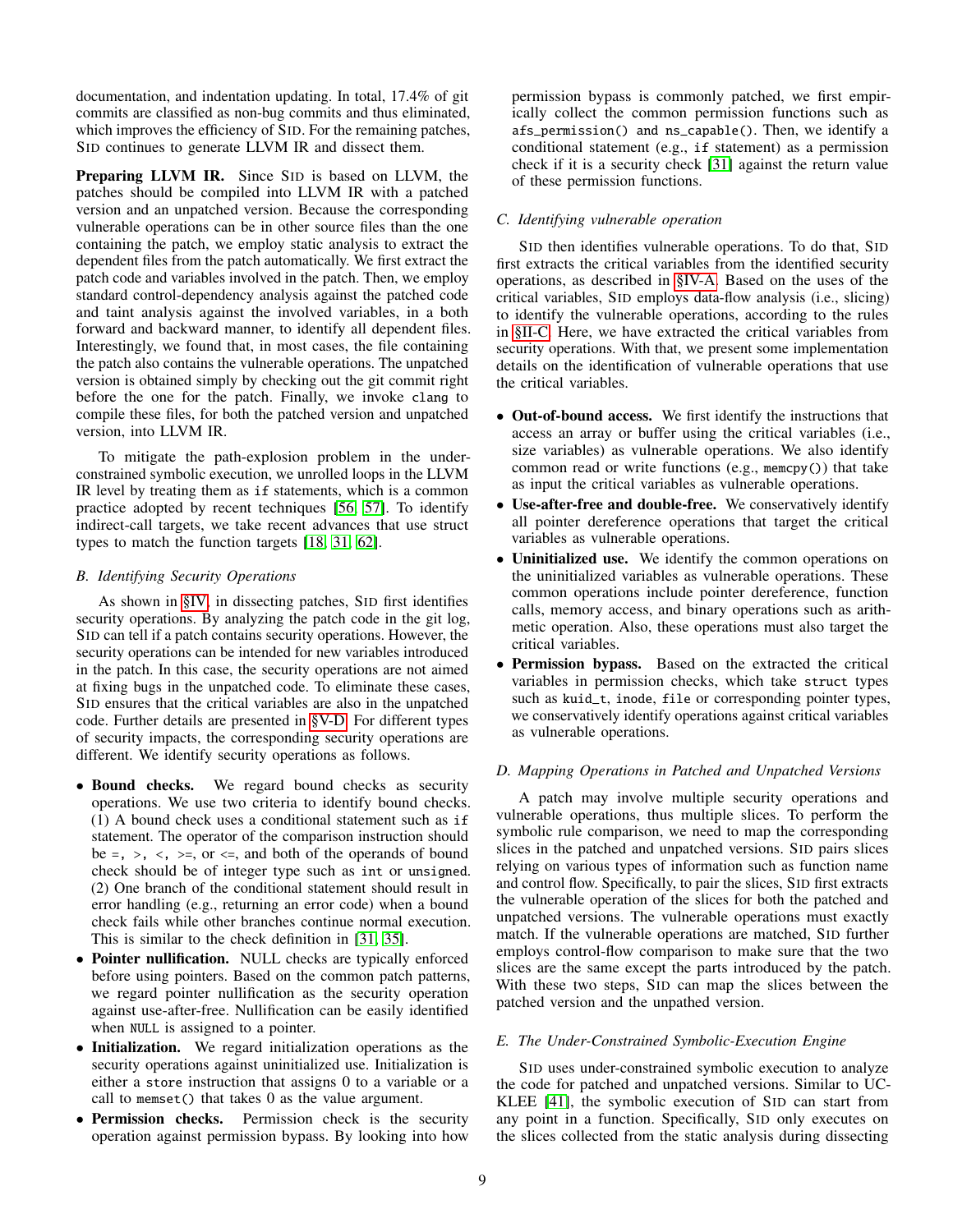patches. Since the collected constraints in these individual slices are not complete, they are under-constrained, which may lead to false negatives. However, SID's main goal is to determine security impacts with a low false-positive rate. We will discuss how to collect more constraints beyond the slices in [§VII.](#page-13-0)

Avoiding path explosion. Path explosion is a general problem in symbolic execution, which is fortunately mitigated in SID. Different from the whole-program symbolic execution, SID only works on the slices collected by the static analysis. Most of the security operations are near the vulnerable operations, so most slices are short, involving a single module. As such, the path-explosion problem, in most cases, does not occur. However, we did observe the path-explosion problem in some instances. To completely avoid path explosion, SID chooses to discard slices with more than 150 basic blocks. This threshold number is carefully selected based on our statistical study more than 98.8% of slices cover less than 150 basic blocks. The heuristic is also used in previous works, such as UC-KLEE [\[41\]](#page-16-15), to alleviate path explosion. By using this method, slices can be symbolically analyzed quickly without encountering the path-explosion problem.

## VI. EVALUATION

<span id="page-9-1"></span>We evaluate the accuracy, effectiveness, and scalability of SID, and also present new findings regarding characteristics of security bugs. We chose the Linux kernel as the target program, and collected more than 66K git commits in recent years. During the pre-processing, 11,433 non-bug commits are eliminated, which finally returns us 54,651 valid patches. For these valid patches, we generated 110,136 LLVM IR bit code files for both the patched and unpatched versions. The experiments were performed on Ubuntu 18.04, 64-bit OS with LLVM-8.0. The machine has a 32GB RAM and is equipped with six cores Intel (R) Xeon (R) W-2133 CPU  $@$  3.60GHz. It is worth noting that the following measurement uses a single thread without parallel computing.

Efficiency and scalability. For each patch, SID analyzes both the patched version and the unpatched version. The analysis takes an average of 0.415 seconds (median 0.056s, max 15s) for each version, which means that, for every patch, the analysis costs 0.83 seconds on average. During the analysis, the detection of out-of-bound read or write vulnerabilities patches takes 63 % of the total time, while all other cases take only 37% of the total time. Processing patches for out-of-bound access vulnerabilities requires more time since some more slices and constraints that are more complex, requiring more time for symbolic execution. The results indicate that SID is efficient enough to handle a massive amount of patches precisely.

## *A. False Positives of* SID

We use precision,  $|TP| / |TP+FP|$ , to evaluate the false positives of SID, where TP and FP are the numbers of true positives and false positives. To calculate the precision, we manually checked all the results generated by SID. In order to precisely confirm that these bugs are true security bugs, we look into the patch description (comments), the patch code, and the involved source code. If the comments have already mentioned the same security impacts as SID found, we regard them as a security bug because both Linux maintainers and reporters have confirmed the security impact. Otherwise, we manually review the patch code and the involved source code to check (1) if the vulnerable operations found by SID indeed introduce security impacts in the unpatched version and (2) if these security impacts are eliminated by the security operations in the patch. If both of these conditions are true, we confirm the security impacts and the security bug. Finally, we confirmed 227 security bugs with 8 false-positive cases. As a result, the precision rate of SID is 97%. We investigated these false positives and summarized the reasons as follows.

Missing constraints in preventive-patching cases. SID employs under-constrained symbolic execution to analyze only the slices that start from the security operations to the vulnerable operations. As such, earlier constraints that are before the security operations will be missed. In general, if the "earlier" constraints have already been able to prevent a security impact, the constraints in the patch are unnecessary. However, we did find five cases in which the patches are preventive and enforce redundant constraints. Developers enforce the preventive patches because the "earlier" constraints can be changed in future code. In these cases, SID will identify them as patches fixing security bugs, leading to false positives. Eliminating all these preventive patches is a hard problem, which requires a more complete constraints set. However, we would like to mention that these five cases violate SID's threat model—the provided patches correctly fix actual bugs.

Inaccurate static analysis. During dissecting patches, SID employs static data-flow analysis to find the slices from security operations to vulnerable operations. Due to the inaccuracy of the static analysis and the incompleteness of identifying security or vulnerable operations, many slices are infeasible. Although SID further employs symbolic execution to validate the slices, because the symbolic execution is under-constrained, the resulting slices may still be infeasible, leading to false positives. The remaining three false positives are caused by such inaccuracy. In the future, we plan to improve the underconstrained symbolic execution by collecting more constraints, as discussed in [§VII.](#page-13-0)

# <span id="page-9-0"></span>*B. False Negatives of* SID

By design, SID aims to ensure less false positives by allowing more false negatives. In this section, we evaluate the false negatives of SID and investigate the causes. Generally, the evaluation of false-negative cases for static analysis tools is not as easy as a precision evaluation because it requires a ground-truth set. To this end, we use SID to detect known vulnerabilities in the Linux kernel to evaluate how many of them are missed by SID. Specifically, like selecting recent patches in [§II-B,](#page-2-3) we chose patches from 100 recent vulnerabilities, which violate at least one of our security rules.We used SID to analyze the corresponding patches. It turns out that SID found 47 vulnerabilities out of the 100. Therefore, SID missed 53% of vulnerabilities. After manually checking the false-negative cases, we found the following main causes. The corresponding solutions to reducing false negatives are discussed in [§VII.](#page-13-0)

Under-constrained symbolic execution. SID uses underconstraint symbolic execution in both patched code and unpatched code to determine security impacts conservatively. In some cases, even when the patched code can never violate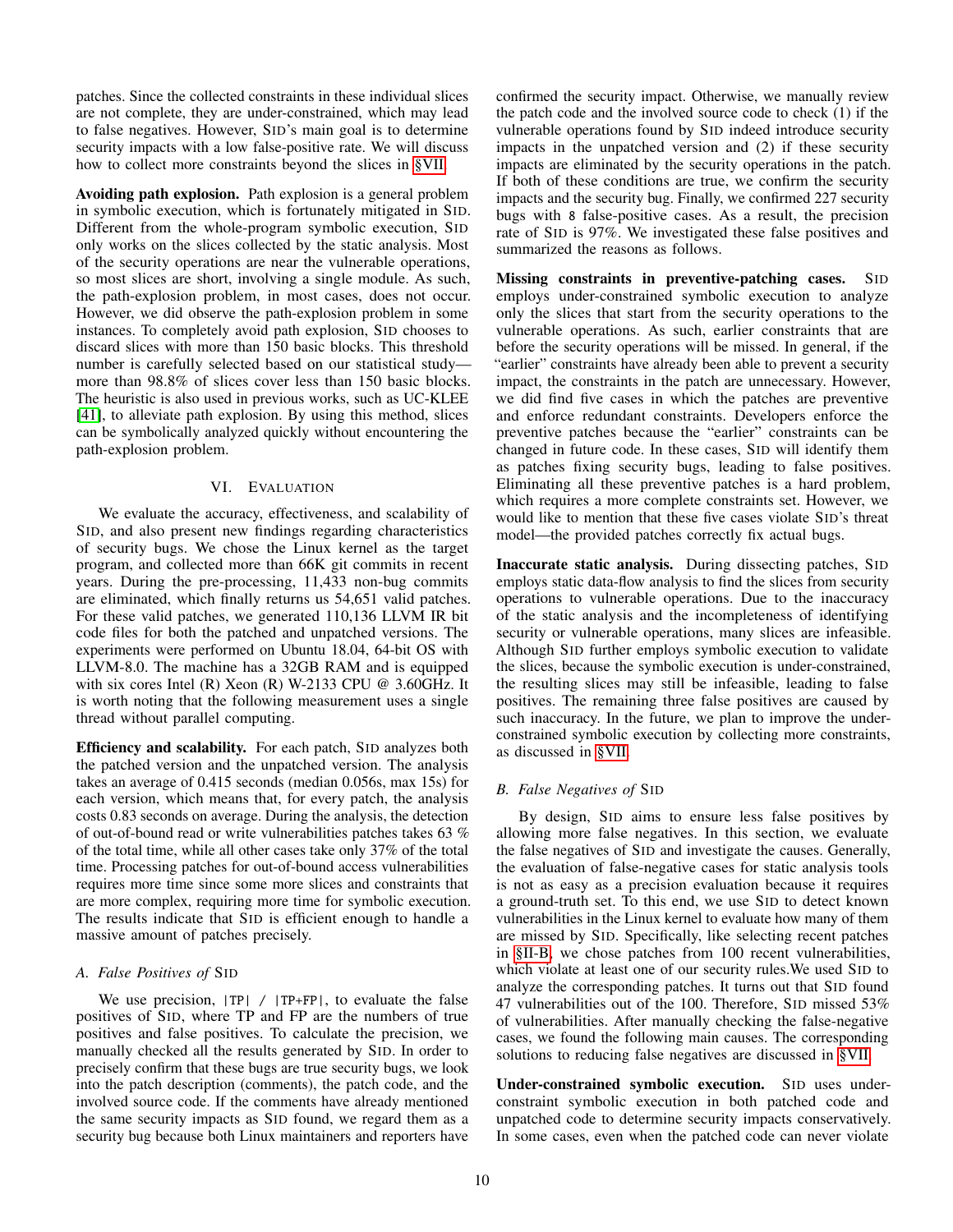a security rule or the unpatched code must violate the security rule, the conservative execution may not be able to prove it. The conservative approach is mainly to reduce false positives, which, however, introduces a significant number of false negatives. This problem causes 17 cases.

Incomplete coverage for security and vulnerable operations.

Intuitively, the incompleteness of the coverage will result in false negatives in confirming security impacts. In the current implementation, we collected the most common operations based on our statistical study (see [§V-C\)](#page-8-1). For example, for out-of-bound read or write bugs, we only collected the vulnerable operations such as array operations, common read and write functions; however, vulnerable operations using custom functions would be missed. This problem causes 31 cases. Also, similar to the causes of false positives, there are 5 cases caused by inaccurate static analysis.

<span id="page-10-0"></span>*C. The Trade-off between False Positive and False Negative*



Fig. 4: The safety-state transition diagram from unpatched version to patched version.

Handling partial-fix patches. To distinguish the root difference between patches for general bugs and security-related bugs, we introduce the concept of safety-state transition. First, we say that the program is in an unsafe state if it violates at least one security rule; we say the program is in a safe state if the violations are eliminated. [Figure 4](#page-10-0) shows all the transition states. Most commonly, a patch fixes a security bug if the unpatched version is in the unsafe state, and the patched version is in the safe state. In this case, we say that the patch blocks all the security impacts of the bug. However, in some corner cases, a patch only relieves a security bug, for which both patched and unpatched versions are in the unsafe state, and the patched version has fewer security-rule violations than the unpatched version does. Thus, we call them *partial-fix patches*. In this project, since SID is designed to cover the patches that correctly and completely fix a security bug, it may miss security bugs with partial-fix patches. [Table VII](#page-10-1) summarizes how partial-fix can happen for the covered types of bugs. In the course of our evaluation, we only found two partial-fix cases—incompletely initializing memory, which shows that partial-fix patches are not common. However, in the future, it is possible to extend SID to detect such partial-fix cases by analyzing the security operations in a finger-grained manner (e.g., which bytes have been initialized) and relaxing the symbolic rules (i.e., does not require the block of all violations).

Relaxing symbolic rules. A unique strength of SID is using the conservativeness of under-constrained symbolic execution to precisely determine security impacts. Specifically, if the underconstrained symbolic execution is *unsolvable*, it is truly unsolvable; however, if the under-constrained symbolic execution is *solvable*, it can be a false positive due to missing constraints.

<span id="page-10-1"></span>

| Bug types                  | Partial fix on security operations |
|----------------------------|------------------------------------|
| Out-of-bound access        | Incomplete bound check             |
| Use-after-free/double-free | N/A                                |
| Uninitialized use          | Incomplete initialize              |
| Permission bypass          | Incomplete perm check              |

TABLE VII: Possible partial-fix patches.

Therefore, we design strict rules—the patch should block all violations (against a security rule) in the unpatched version by proving the opposite constraints (see [§IV-B\)](#page-6-1) unsolvable.

Readers may wonder whether we can relax the symbolic rules—determining security impacts as long as some violations have been blocked—to reduce false negatives of SID. A critical issue with rule relaxing is that, with the relaxed rules, we cannot construct the opposite constraints to prove the unsolvability. This will prevent SID from benefiting from the conservativeness of under-constrained symbolic execution because the detected blocks of violations will likely be false positives due to missing constraints, rendering the security-impact determination highly imprecise.

## *D. Security Evaluation for Identified Security Bugs*

Every patch identified by SID, besides the false positives (3%), fixed at least one security impacts; therefore, we believe that the corresponding bugs are security bugs. To further validate that the identified security bugs are real vulnerabilities, we conduct two evaluations: (1) requesting CVEs and (2) analyzing reachability.

Vulnerability confirmation for CVE. Surprisingly, out of 227 security bugs found by SID, only 31 of them have been already assigned with CVE numbers. The remaining 196 security bugs were not reported and were improperly treated as non-security bugs. To confirm vulnerabilities, we request CVEs for the remaining security bugs in two phases. In the first phase, we requested CVEs for 40 security bugs individually. Due to that requesting CVE is a time-consuming process; in the second phase, we requested CVEs in a single batch.

The 40 security bugs submitted in the first phase come from two sets; the first set contains 21 bugs that are patched in the Linux kernel but still unpatched in the Android kernel. We believe that this set represents *less-likely* security bugs because the Android team might have confirmed them as non-security bugs thus did not patch them. The second set includes the other 19 detected security bugs that are randomly selected but cover different types of security impacts. For these 40 cases, which were submitted individually, we have received responses for 37 of them. In particular, we have obtained 24 CVEs for 23 security bugs (one bug was assigned with two CVE IDs), and 9 of these bugs are from the unpatched set in Android. 14 security bugs will not be assigned with CVEs due to non-technical or controversial reasons: (1) the security bug is in pre-release versions (5 cases); (2) information-leak (memory disclosure to userspace) bugs in obsolete kernel code<sup>[1](#page-10-2)</sup> (5 cases); (3) patch commits do not mention security impacts (4 cases). For the first reason, we believe that most code will

<span id="page-10-2"></span><sup>&</sup>lt;sup>1</sup>Response: "CVE IDs are not required for information leak to userspace in various obsolete kernel code from approximately 2013."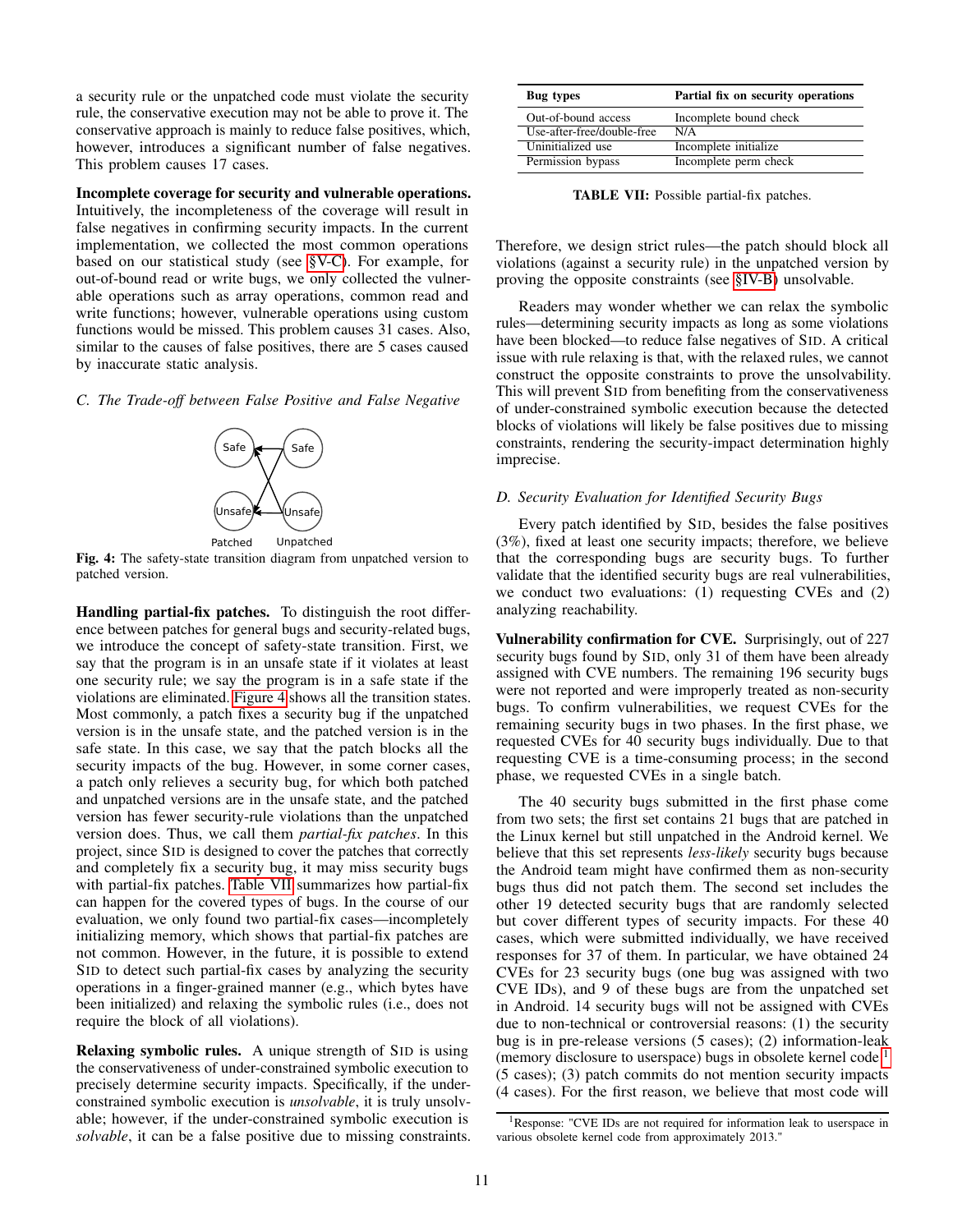be released, and the corresponding security bugs will qualify CVEs. For the second reason, we would disagree—memory disclosures to userspace are security-critical because they break ASLR [\[26,](#page-15-13) [29\]](#page-15-14) and leak sensitive data; also, the involved code still exists in the latest and released versions. The third reason shows that manually confirming the security impacts of bugs without commits mentioning security issues is hard.

Because maintainers would not assign CVEs for bugs in the pre-release (i.e., release candidate (RC)) versions, in the second phase, we filtered out 42 such bugs and reported 114 security bugs in a single batch. We still have not received the responses yet because the review of the reports for these bugs requires significant manual work for CVE maintainers. In comparison, individual reports receive responses much more timely. In summary, we totally reported 154 security bugs to CVE maintainers. We have received 37 responses with 24 new CVEs assigned. This means that, including the previously confirmed CVEs, 54 out of 227 identified bugs have been assigned with CVEs. Note that none of the rejected cases is due to misidentifying security impacts. [Table XIII](#page-17-0) show the details of the security bugs and CVE. These results indicate that SID is effective in determining security bugs from massive general bugs.

Reachability analysis for security bugs. Since a bug becomes a vulnerability when it can be triggered and cause security impacts, we also evaluate the reachability (from attackercontrollable entry points) of the identified bugs. The identified security bugs were detected through either fuzzers or other techniques such as static analysis. Clearly, if a bug was found by fuzzers such as Syzkaller [\[46\]](#page-16-21), we can directly confirm its reachability. In particular, by checking the git commits, which would mention the corresponding fuzzers if a bug was found through fuzzing, we found that 28 (12.3%) of identified security bugs were found by fuzzers, thus are reachable from attackers.

The remaining 199 security bugs were mainly found through static analysis; confirming their reachability from attackercontrollable entry points has been a challenging and open problem [\[20\]](#page-15-15). Therefore, in this evaluation, we focus on finding the reachable call-chain between attacker-controllable functions and the functions containing the vulnerable operations. To this end, we first identified entry points—functions in the kernel that can be arbitrarily called by attackers. Based on how the kernel interacts with external entities, we empirically identify the following entry points.

- System calls. They are the most commonly used interface between user-space and kernel-space, which are also widely targeted by kernel fuzzers.
- Driver-specific I/O-control handlers. These handler functions are registered and can be called through the ioctl system call. By setting specific parameters, attackers can control the handlers. The previous work, DIFUZE [\[10\]](#page-15-16), also fuzzes these handlers to find bugs in the kernel drivers.
- Interrupt (IRQ) handlers in drivers. Malicious hardware can invoke such handler functions by triggering the interrupt and prepare their parameter; therefore, they are also controllable to attackers. PeriScope [\[45\]](#page-16-22) also fuzzes kernel drivers and regards these IRQ handlers as entry points.

We first identify the 338 system calls in the Linux kernel based on the system-call list [\[1\]](#page-15-17). Then, following the method of DIFUZE [\[10\]](#page-15-16), we identify a set of structures that can be used to register ioctl handler by drivers, and based on these structures, we find 603 ioctl handlers [\[11\]](#page-15-18). To identify IRQ handlers, PeriScope [\[45\]](#page-16-22) shows that drivers can register their own IRQ using multiple types of APIs, and tasklest is one of the most commonly used software interrupts (softirq). Therefore, based on the declarations of tasklest and IRQ-related keywords in drivers, we finally find 126 IRQ handlers.

The idea of the evaluation is to traverse the global call-graph of the kernel to collect the shortest call-chain path between the entry points and functions containing the vulnerable operations. We employ Dijkstra's Shortest Path (DSP) algorithm [\[16\]](#page-15-19) to find the paths. Given a bug, we say it is reachable from attackercontrollable entry points if we find such paths. To minimize false positives and false negatives, we employ the state-ofthe-art techniques—using struct types to match functions [\[28,](#page-15-20) [31,](#page-16-18) [62\]](#page-16-19)—to precisely identify indirect-call targets. [Table VIII](#page-11-1) shows the number of bugs that are reachable from different types of entry points. In particular, we found that 133 security bugs are reachable from systems, and 154 are reachable from the three classes of entry points.

<span id="page-11-1"></span>

| <b>Entry points</b>                  | Num of reachable bugs |
|--------------------------------------|-----------------------|
| Dynamically confirmed bugs (fuzzers) | 28                    |
| System calls                         | 133                   |
| I/O control handlers                 | 148                   |
| Interrupt handlers                   | 131                   |
| Total                                | 154 (67.8%)           |

TABLE VIII: Number of bugs that can be reached from different kinds of entry points.

## <span id="page-11-2"></span><span id="page-11-0"></span>*E. Generality of* SID*'s Patch Model*

| Num of key components | Percent |
|-----------------------|---------|
| Three components      | 77%     |
| Two or one component  | 11%     |
| Other cases           | 12%     |

TABLE IX: The generality of SID's patch model. It shows the numbers of components the vulnerabilities have.

SID's patch model includes three key components of patches: security operation, vulnerable operation, and critical variables. To evaluate the generality of the model, we analyzed the most recent 100 vulnerabilities in the Linux kernel that were disclosed in 2019. [Table IX](#page-11-2) shows the statistical results of this evaluation.

We can find all of the three components in 77 vulnerabilities; therefore, SID can support the security-impact determination for them. Furthermore, 11 vulnerabilities only have one or two of these key components. For example, pointer usage in an incorrect order can introduce use-after-free vulnerabilities, and the corresponding patches just change the pointer reference order. In this case, the security operation is not modeled and thus will be missed. In addition, 12 cases involve code removal as the fix or multiple patches, which cannot be clearly represented by SID's current model. For example, there are five patches that only delete some redundant code, such as deallocation functions. Some vulnerabilities were fixed by more than one patches or complex patches.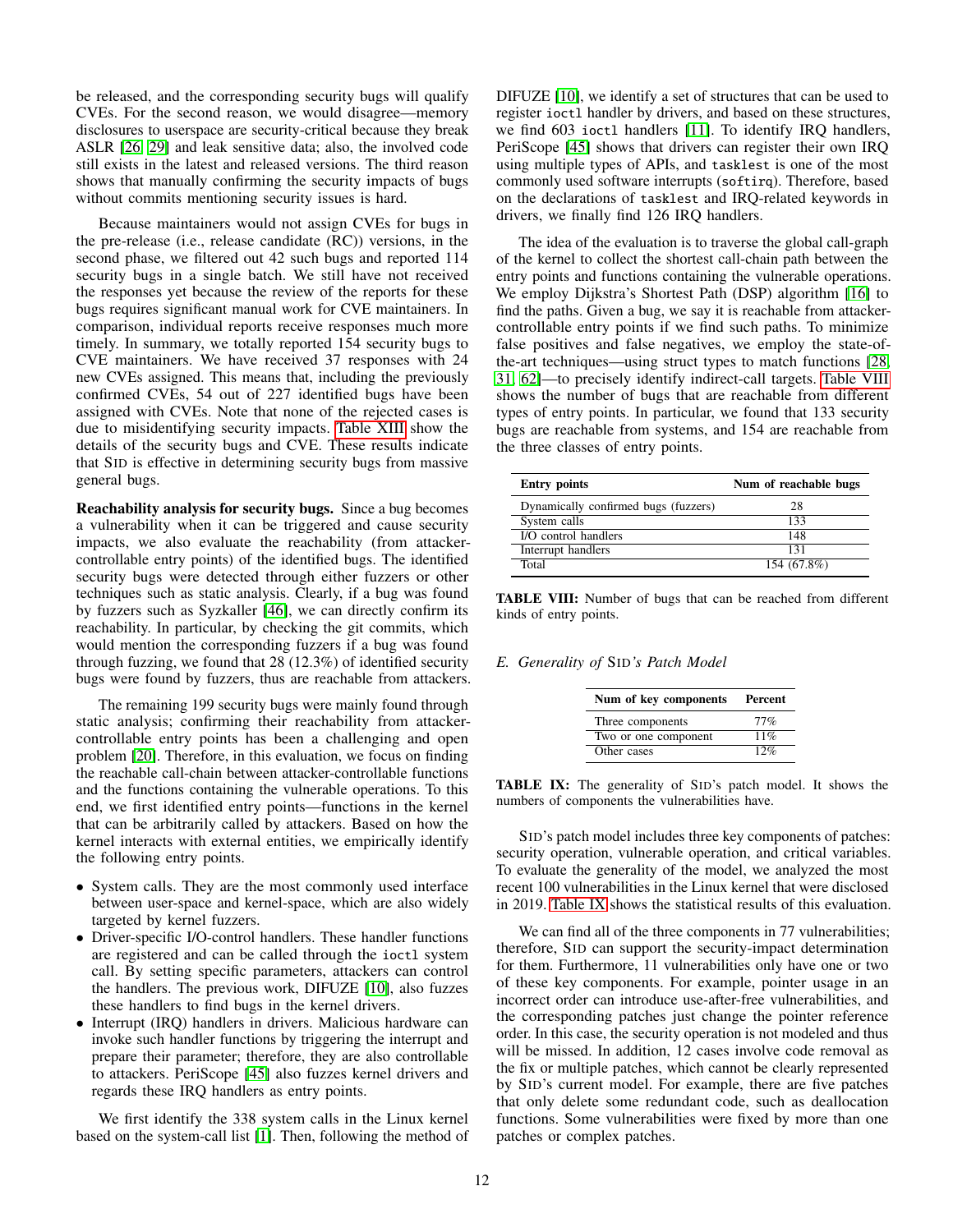SID's model is, in fact, conceptual and general—while a vulnerability typically has vulnerable operations, the patch performs security operations to prevent them, and both kinds of operations often target variables. In the future, we can certainly extend the model to support more cases. For example, even for memory leaks where there is no explicit vulnerable operation at all, we can artificially model "object pointer never being released" as the vulnerable operation, which can be realized by analyzing the operations against the pointer (critical variable).

## *F. New and Important Findings*

Patching-time window for security and general bugs. In order to show the importance of SID, we would like to know how Linux maintainers treat security bugs and general bugs differently. To this end, we measure and compare the patching time window for them—the time from the submission/report of a patch to the application of the patch. We tested 8,000 patches for general bugs, 1,339 patches for vulnerabilities, and all the security bugs that are found by SID but do not have CVE ID. We use the cumulative distribution function (CDF) to show the statistical patching-time window in [Figure 5.](#page-13-1) We find that the patching-time window for CVE-assigned vulnerabilities (5.8 days) is shorter than security bugs (8.6 days) found by SID. This means that the maintainers have not treated these security bugs as important as vulnerabilities.

We also find that the patching time window of security bugs identified by SID is shorter than other general bugs. We believe one reason is that the patches for these security bugs have fewer code changes, and the bugs have clearer patterns, which is also reported by Li et al. [\[27\]](#page-15-21).

More statistical results are shown in [Table X,](#page-12-0) from which we can find that security patches still take a long time to be applied. Nearly 10% of security bugs are patched more than one month after they have been reported. This significant time window gives attackers much time to craft critical exploits, not to mention that the reported patches are visible to attackers. Thus, an automated tool that can determine the security impacts of bugs is demanded.

<span id="page-12-0"></span>

| Type                       | Average<br>(Days) | Median<br>(Days) | <b>Maximum</b><br>(Days) |
|----------------------------|-------------------|------------------|--------------------------|
| General patches            | 15.8              |                  | 1240                     |
| Patches of security bugs   | 8.6               |                  | 111                      |
| Patches of vulnerabilities | 58                |                  | 974                      |

TABLE X: Statistics on patch-time window.

Delayed disclosure of security impacts of existing vulnerabilities. We found that the disclosure of the security impacts of existing vulnerabilities is commonly delayed, which is also known as hidden impact vulnerability [\[53\]](#page-16-4). To measure the delaying, we define the delayed time as the time window from the patch date to the CVE-release date. We collected 1,339 vulnerabilities in the Linux kernel from the CVE database [\[13,](#page-15-22) [38\]](#page-16-23) and analyzed the delayed time. The CDF for the delayed time is shown in [Figure 5.](#page-13-1) The results show that only 23.9% of them are identified as vulnerabilities less than two weeks (14 days) after they have been patched. The other 75% are reported as vulnerabilities after two weeks. The average and median delayed time period for these vulnerabilities

is 191 and 45 days. The longest case is more than 12 years, which was identified as a security bug by SID and assigned with a CVE (CVE-2007-6762) after we reported it.

Security bugs threatening derivative software. Many programs are derived from other open-sourced programs. For example, the Android kernel is a modified version of the Linux kernel, and the Android kernel is further customized into thousands of versions [\[52\]](#page-16-24) running on tens of thousand device models [\[64\]](#page-16-25). This problem is known as Android fragmentation [\[52,](#page-16-24) [64\]](#page-16-25). Manufactures are unable to fix all bugs timely, due to a large number of derivative programs. Instead, they prioritize security-critical ones and postpone or even ignore non-security ones. To understand the severity of the problem, we test more than 5K bug patches in the Android kernel of version 4.14-p-release and perform two evaluations.

The first evaluation is to check how many security bugs (identified by SID) remain unpatched in Android. Specifically, we manually checked the security bugs found by SID in the latest (as of the experiment) Android kernel release version, Android-4.14-p-release, which was ported from the Linux kernel 4.14 on *November 12, 2017* [\[48\]](#page-16-26). As such, patches applied before the date in Linux will also be available in Android. Therefore, we analyzed the security bugs found by SID that were introduced before November 12, 2017, but patched in Linux after the date. We found that 39 such security bugs were reported after November 12, 2017, in the Linux kernel and were not assigned with a CVE; 11 of them do not affect the Android code anymore; thus, they are excluded. For the remaining 28 security bugs, we found that only seven are patched in the Android kernel, and 21 (75%) remain unpatched. Details can be found in appendix [\(Table XIII](#page-17-0) ). These security bugs may pose serious security risks to Android.

The second evaluation is to measure the bug-fixing time windows of CVE-assigned bugs and non-security bugs in Android. Specifically, non-CVE bugs are fixed with an average of 44.6 days (30 days following Linux kernel patches), while CVE-assigned bugs are fixed with an average of 27.8 days (only 14 days following the Linux kernel patches). For security bugs, because most of them are not identified as vulnerabilities, thus they will be treated as general bugs and would not be fixed in time. The average time window is 44.6 days. For instance, [Figure 6](#page-13-2) is a missing bound check security bug in the Linux kernel. After our report, this security bug has a CVE ID, CVE-2019-15926, with CVSS score 9.4. This bug was introduced from the Linux kernel 3.0 but still has not been patched in the Android 4.14-p-release until the submission of this paper.

Multi-impacts per bug. The semantics of vulnerable operations often decides security impacts. Intuitively, when a critical variable is used in multiple vulnerable operations, it may have multiple security impacts. In particular, for the 227 security bugs, SID actually found 243 security impacts, as shown in [Table XI.](#page-13-3) For example, some out-of-bound access cases are also caused by uninitialized use when the uninitialized variable is used as a size variable in memory access.

Characterizing bugs and vulnerabilities. In addition to the security impacts, we also characterize other differences between general bugs and security bugs. First, we analyzed the differences in the number of changed lines in patches for 1,350 randomly selected general bugs, the security bugs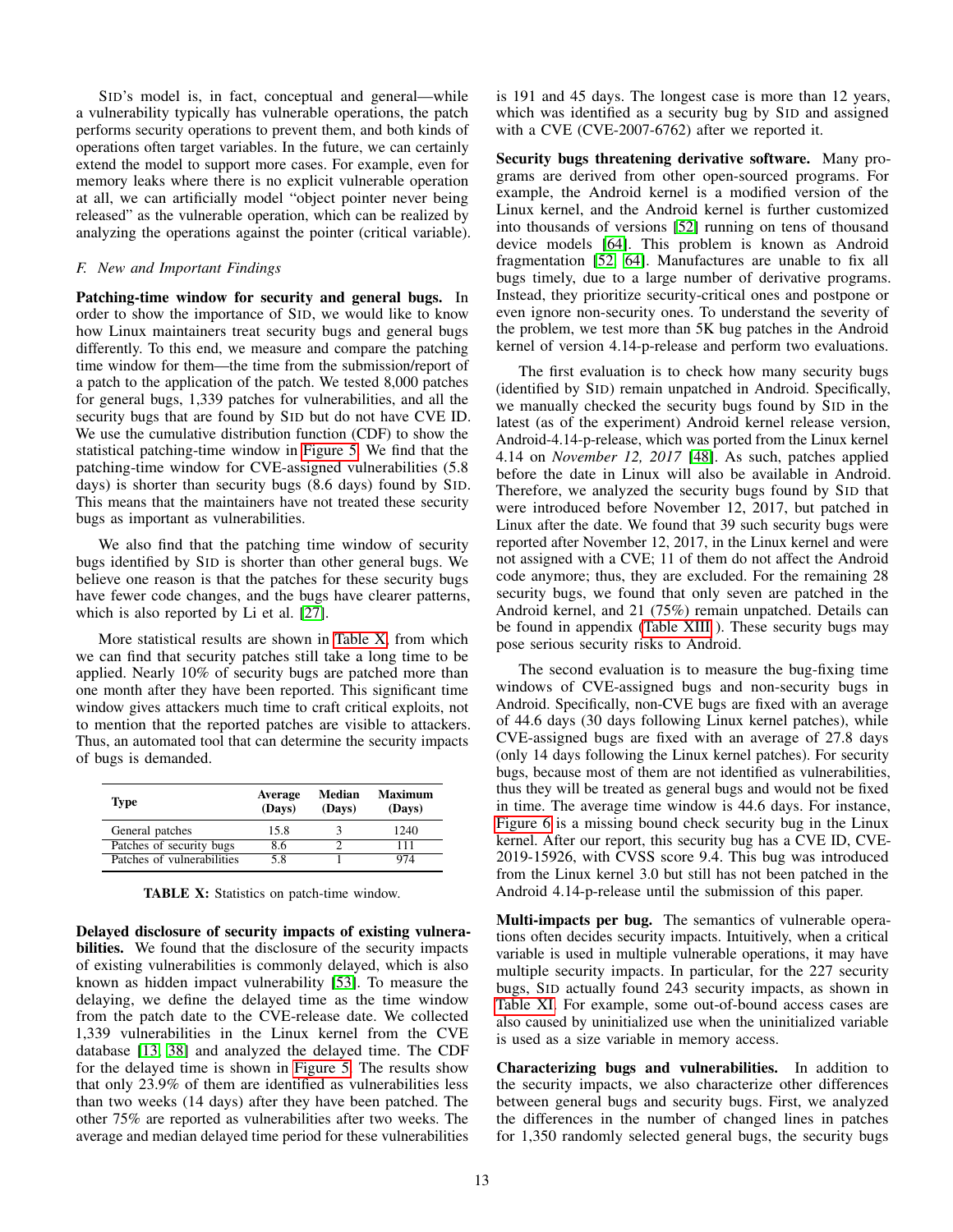<span id="page-13-1"></span>

Fig. 5: Statistical findings. CDF: cumulative distribution function; (1) CDF for time windows from bug report date to bug fix date; (2) CDF for time window from the patch date to the CVE release date; (3) CDF for the number of changed lines for different kind of bugs. In (2), about 1% of vulnerabilities are assigned with a CVE before the bugs are actually patched.

<span id="page-13-2"></span>

Fig. 6: An out-of-bound access vulnerability in Android 4.14

<span id="page-13-3"></span>

| <b>Security impacts</b>  | #  | <b>Security impacts</b>    |    |
|--------------------------|----|----------------------------|----|
| Uninitialized use        | 85 | Use-after-free/Double-free | 67 |
| Out-of-bound access      | 65 | Permission bypass          |    |
| NULL-pointer dereference | 13 |                            |    |

TABLE XI: Security impacts for the identified security bugs

found by SID, and 1,339 CVE-assigned vulnerabilities. The statistical results are shown in [Figure 5.](#page-13-1) We can find that security bugs and vulnerabilities are highly similar in terms of the number of changed lines in their patches—both have a smaller number then general bugs patches have. The finding is consistent with the results found by Li et al. [\[27\]](#page-15-21). Also, the patches for vulnerabilities and security bugs tend to change fewer files than patches for general bugs. Patches for general bugs changed 3.0 files on average, which in contrast to 2.3 files for patches of vulnerabilities and security bugs found by SID.

Another finding is that among the git commits for the 1,339 vulnerabilities, 814 (60.8%) of them did not mention any security impacts such as use-after-free, double-free, etc. This result implies that one cannot reliably determine the security impacts solely based on the textual information in patch commits.

#### VII. DISCUSSION

<span id="page-13-0"></span>The generality of SID. SID can be extended to determine the security impacts of patches for other well maintained opensource programs such as Firefox, Chrome, and FreeBSD. Our patch model is general, which can be used to describe the security operations and vulnerable operations in a programagnostic manner. To extend SID to other programs, only the preprocessing part requires new manual effort. For example, for outof-bound access vulnerabilities, for different target programs, we need to collect functions for memory access and bound checks.

The extensibility of SID. In our work, SID is only used to support the common classes of vulnerabilities. However, other classes of vulnerabilities can also be supported by specifying the security rules for them—how these vulnerabilities violate the security rules. In addition, the rules for constructing constraints from security operations and security rules should also be specified. [Table XII](#page-14-1) shows that we can naturally extend SID to support more classes of bugs by modeling the three components of their patches. For example, numerical-error vulnerabilities such as divide-by-zero can be supported. The security rule is that the divisor cannot be zero. Correspondingly, the vulnerable operation is division, and the security operation can be a zerocheck for the divisor. Similarly, NULL-pointer dereference also fits SID's model. The security rule is that a dereferenced pointer cannot be NULL. Therefore, the vulnerable operation is pointer dereferencing, and the security operations can be a NULL check. After including these types, Sid can cover at least 51% of vulnerabilities (13% more).In the future, we would like to support more classes of vulnerabilities.

In addition, the current implementation of SID considers only simple patching patterns for vulnerabilities because we find that the average distance between a security operation and a vulnerable operation is 6.6 lines of code, and the longest distance is 65 lines of code. This result is consistent with the finding of SPIDER [\[32\]](#page-16-27)—94.4% of safe patches affect less than 20 lines of code. Therefore, the under-constrained symbolic execution can handle most of them efficiently. In the future, SID can also be extended to support complicated patterns. For example, some patches use multiple security operations together to fix a vulnerability. These cases can be described using complex security rules and represented with multiple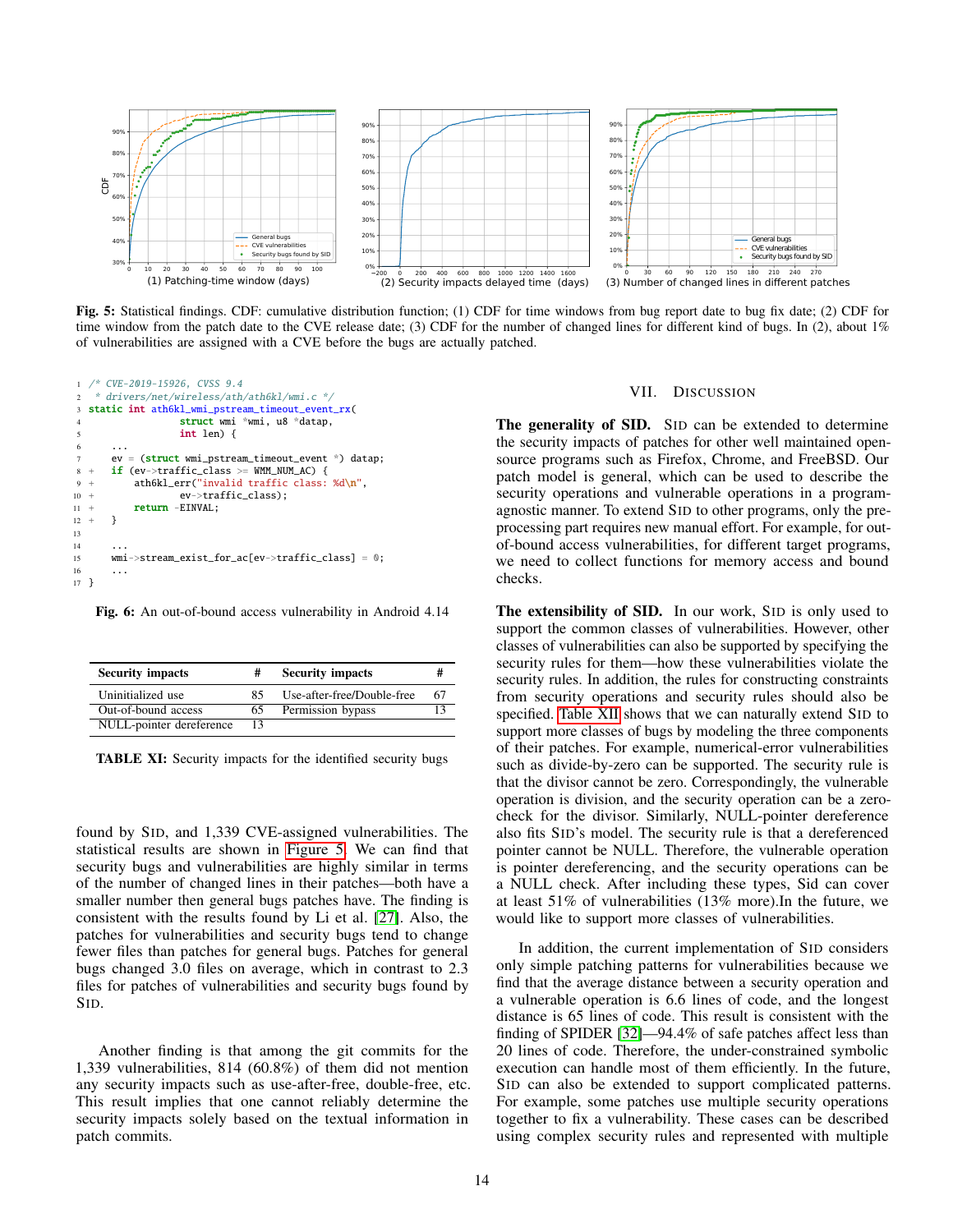<span id="page-14-1"></span>

| Security bugs (by root cause) | Security impact                     | <b>Security operation</b> | <b>Vulnerable operation</b>    | Critical Variable | SR in PV or<br>SO in UPV | SR in UPV or<br>SO in PV |
|-------------------------------|-------------------------------------|---------------------------|--------------------------------|-------------------|--------------------------|--------------------------|
| Missing release               | Memory leak                         | Release operation         | Allocation operation           | Allocated pointer | $FLAG_{CV} = 0$          | $FLAG_{CV} = 1$          |
| Missing NULL check            | NULL dereference                    | NULL check                | Pointer dereference            | Checked pointer   | $FLAG_{CIV} = 0$         | $FLAG_{CV} = 1$          |
| Missing zero check            | Divide by zero                      | Zero check                | Use as divisor                 | Divisor           | $FLAG_{CV} = 0$          | $FLAG_{CV} = 1$          |
| Missing/wrong locks/unlocks   | Race condition<br>(UAF/DF and etc.) | Lock/unlock               | Operations in critical section | Lock variable     | $FLAG_{CV} = 0$          | $FLAG_{CV} = 1$          |

TABLE XII: The key components of patches and constraints modeling for more types of bugs. SO = security operations; SR = security rules;  $PV =$  patched version;  $UPV =$  unpatched version.

constraints.

Reducing false negatives. First, the conservativeness of the under-constrained symbolic execution indeed introduces a significant number of false negatives, because in the current implementation, the constraints for the slice paths are collected only from the security operation to the vulnerable operation. Therefore, the constraints are under-constrained. As an improvement, in the future, we can extend the constraint collection beyond the security operation—backwardly collecting as many constraints as possible from the security operation and adding them to the final constraint set. This method could reduce at most 17% of false negatives in our evaluation.

Second, the incompleteness of the security and vulnerable operations sets also causes false negatives. To reduce them, we can collect more custom functions for security and vulnerable operations. Such functions can be modeled based on dynamic analysis [\[63\]](#page-16-28) and wrapper-function analysis [\[21,](#page-15-23) [62\]](#page-16-19). Covering more security and vulnerable operations can reduce at most 31% of false negatives. For example, if we model the lock/unlock operations for use-after-free, we can additionally cover 25% of use-after-free vulnerabilities in the evaluation. But to do so, more manually analysis work on patches and engineering efforts are needed. Therefore, we put these works in future works.

#### VIII. RELATED WORK

<span id="page-14-0"></span>Mining security-critical vulnerabilities from bugs. Wijayasekara et al. [\[53\]](#page-16-4) show the hidden impact vulnerabilities that were first identified as non-security bugs and publicized and later were identified as vulnerabilities due to exploits. In addition, previous work [\[5,](#page-15-6) [15,](#page-15-24) [23,](#page-15-8) [50,](#page-16-3) [54,](#page-16-5) [65\]](#page-16-6) has used supervised and unsupervised learning techniques to classify the vulnerabilities and general bugs based on the textual information of the patches. Tyo [\[50\]](#page-16-3) showed that the Naive Bayes and Support Vector Machine classifiers always have the best performance. However, such work cannot handle the patches without descriptions or if they have incomplete/inaccurate descriptions. Moreover, these works focused only on differentiating vulnerabilities from general bugs, which cannot determine the specific security impacts of the bugs or pinpoint the vulnerable operations resulting in the security impacts. Recent work, SPIDER [\[32\]](#page-16-27), identifies fixes as security fixes as long as they do not disrupt the intended functionalities. This assumption does not hold for some patches, such as the ones only improving code readability or replacing equivalent APIs. In contrast to these papers, SID can precisely determine the security impacts of a patched bug and provide details on the vulnerable operations even when the commit description is not

available. Moreover, SID is not based on the assumptions used by SPIDER.

Testing the exploitability of bugs. Several prior studies have attempted to test the exploitability of a particular class of bugs. Specifically, Lu et al. [\[30\]](#page-16-29) showed how to exploit uninitializeduse bugs using symbolic execution and fuzzing in the Linux kernel. Xu et al. [\[58\]](#page-16-30) presented a memory collision strategy to exploit the use-after-free vulnerabilities in the Linux kernel. You et al. [\[61\]](#page-16-14) presented SemFuzz, which guides the automatic generation of proof-of-concept exploits for vulnerabilities. Thanassis et al. [\[4\]](#page-15-25) proposed AEG, a symbolic execution–based automatic exploit generation tool that can automatically exploit memory-corruption bugs such as buffer overflow. Wu et al. [\[55\]](#page-16-13) presented FUZE, which can automatically exploit use-after-free vulnerabilities in the Linux kernel. Unlike these studies, SID does not focus on the exploitability of a specific class of vulnerability. Instead, SID aims to automatically determine the security impacts of a bug once it is triggered. Moreover, SID is not limited to a specific vulnerability class.

Bug-severity assessment. Mell et al. [\[33\]](#page-16-31) presented the common vulnerability scoring system (CVSS), which is the most widely used vulnerability scoring system. CVSS requires manual scoring of the severity of vulnerabilities based on their confidentiality, integrity, and availability. However, Munaiah et al. [\[37\]](#page-16-32) showed that CVSS is often biased in determining the severity. For example, it does not treat code execution and privilege escalation as important factors when analyzing the severity of vulnerabilities. Most of the severity-analysis techniques [\[9,](#page-15-26) [34,](#page-16-33) [40,](#page-16-34) [43\]](#page-16-35) are based on bug reports, which also cannot handle the bug patches without a description or if they have incomplete descriptions.

Symbolic execution. Symbolic execution has been used for decades. Cadar et al. [\[7\]](#page-15-27) proposed a symbolic execution method to generate inputs to trigger bugs in real code automatically. Later, Cadar et al. developed KLEE [\[6\]](#page-15-28), which is a widelyused symbolic execution engine. Both of these tools need the complete constraints in the program; thus, they can only symbolically execute from the entry of a program. Such symbolic execution does not scale well to large programs. Under-constrained symbolic execution [\[17,](#page-15-29) [41\]](#page-16-15), implemented in UC-KLEE, lifts this limitation by treating symbolic values coming from unexecuted parts of the code especially. This approach makes symbolic execution much more flexible and expands the possible applications. Because under-constrained symbolic execution is unaware of properties of data established by the unexecuted code, it can still produce false-positive error reports that would not occur when executing a complete program. Similar to UC-KLEE, SID also uses under-constrained symbolic execution to execute from an arbitrary point in a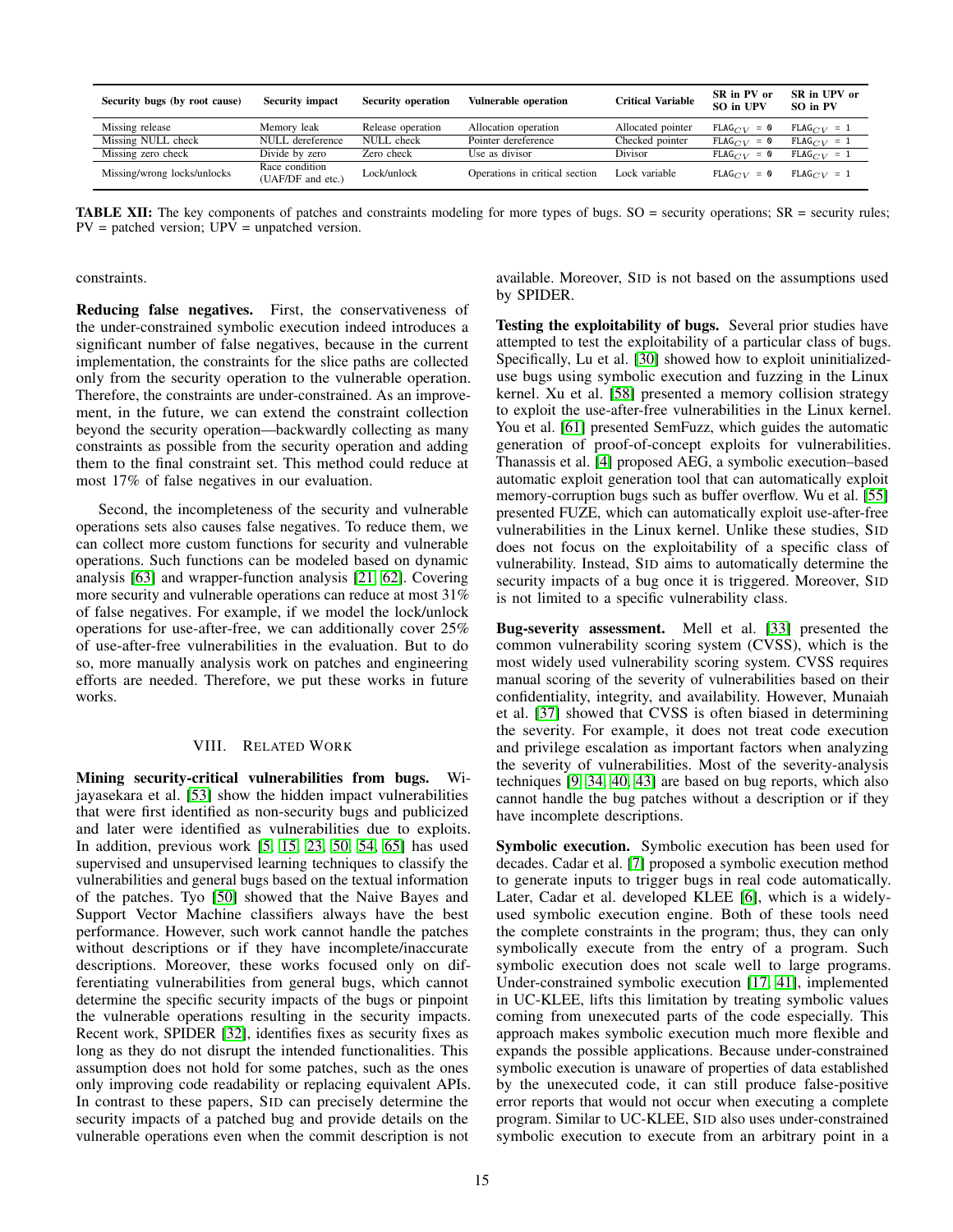function symbolically. However, SID minimizes false positives by combining the constraints from security rules and differential analysis. Also, different from UC-KLEE, which detects bugs introduced by new patches, SID determines the security impacts of patches.

## IX. CONCLUSION

<span id="page-15-10"></span>Maintainers of large software programs are bombarded with a large number of bug reports without a reliable description of security impacts. With limited resources, maintainers have to prioritize the patching for bugs with security impacts, which is however challenging, and de-prioritizing a security-critical bug will lead to critical security problems. This paper presented SID, an automated approach to determining the security impacts for a massive number of bug patches. The core of SID is the symbolic rule comparison mechanism that employs differential, under-constrained symbolic execution to precisely confirm the security impacts of a bug. SID can further automatically classify vulnerabilities based on their security impacts. We have implemented SID and applied it to determine the security impacts of Linux-kernel bugs. As a result, SID have found 227 security bugs from 54K valid commits patches in the Linux kernel, and 21 of them remain unpatched in the latest Android kernel (version 4.14), which may cause critical security problems to Android devices. Many of the identified security bugs have been assigned with a CVE ID and a high CVSS score. The evaluation results show the precision and effectiveness of SID in automatically determining security impacts.

#### X. ACKNOWLEDGMENT

The authors would like to thank the anonymous reviewers for their helpful feedback. This research was supported in part by the NSF awards CNS-1815621 and CNS-1931208. Any opinions, findings, conclusions or recommendations expressed in this material are those of the authors and do not necessarily reflect the views of NSF.

#### **REFERENCES**

- <span id="page-15-17"></span>[1] Linux syscall reference, 2019. [https://syscalls.kernelgrok.com/.](https://syscalls.kernelgrok.com/)
- <span id="page-15-0"></span>[2] J. Anvik, L. Hiew, and G. C. Murphy. Coping with an open bug repository. In *Proceedings of the 2005 OOPSLA workshop on Eclipse Technology eXchange, ETX*, pages 35–39, Oct. 2005.
- <span id="page-15-2"></span>[3] J. Arnold, T. Abbott, W. Daher, G. Price, N. Elhage, G. Thomas, and A. Kaseorg. Security impact ratings considered harmful. In *Proceedings of HotOS'09: 12th Workshop on Hot Topics in Operating Systems*, May 2009. [https://www.usenix.org/conference/hotos-xii/](https://www.usenix.org/conference/hotos-xii/security-impact-ratings-considered-harmful) [security-impact-ratings-considered-harmful.](https://www.usenix.org/conference/hotos-xii/security-impact-ratings-considered-harmful)
- <span id="page-15-25"></span>[4] T. Avgerinos, S. K. Cha, A. Rebert, E. J. Schwartz, M. Woo, and D. Brumley. Automatic exploit generation. *Communications of the ACM*, 57(2):74–84, 2014.
- <span id="page-15-6"></span>[5] D. Behl, S. Handa, and A. Arora. A bug mining tool to identify and analyze security bugs using naive bayes and tf-idf. In *Optimization, Reliabilty, and Information Technology (ICROIT), 2014 International Conference on*, pages 294–299. IEEE, 2014.
- <span id="page-15-28"></span>[6] C. Cadar, D. Dunbar, D. R. Engler, et al. Klee: Unassisted and automatic generation of high-coverage tests for complex systems programs. In *OSDI*, volume 8, pages 209–224, 2008.
- <span id="page-15-27"></span>[7] C. Cadar, V. Ganesh, P. M. Pawlowski, D. L. Dill, and D. R. Engler. Exe: automatically generating inputs of death. *ACM Transactions on Information and System Security (TISSEC)*, 12(2):10, 2008.
- <span id="page-15-9"></span>[8] O. Chaparro, J. Lu, F. Zampetti, L. Moreno, M. Di Penta, A. Marcus, G. Bavota, and V. Ng. Detecting missing information in bug descriptions.

In *Proceedings of the 2017 11th Joint Meeting on Foundations of Software Engineering*, pages 396–407. ACM, 2017.

- <span id="page-15-26"></span>[9] K. Chaturvedi and V. Singh. Determining bug severity using machine learning techniques. In *2012 CSI Sixth International Conference on Software Engineering (CONSEG)*, pages 1–6. IEEE, 2012.
- <span id="page-15-16"></span>[10] J. Corina, A. Machiry, C. Salls, Y. Shoshitaishvili, S. Hao, C. Kruegel, and G. Vigna. Difuze: Interface aware fuzzing for kernel drivers. In *Proceedings of the 2017 ACM SIGSAC Conference on Computer and Communications Security*, pages 2123–2138. ACM, 2017.
- <span id="page-15-18"></span>[11] J. Corina, A. Machiry, C. Salls, Y. Shoshitaishvili, S. Hao, C. Kruegel, and G. Vigna. Fuzzer for linux kernel drivers, 2019. [https://github.com/](https://github.com/ucsb-seclab/difuze) [ucsb-seclab/difuze.](https://github.com/ucsb-seclab/difuze)
- <span id="page-15-11"></span>[12] M. Corporation. Common weakness enumeration (cwe), 2019. [https:](https://cwe.mitre.org/data/definitions/1000.html) [//cwe.mitre.org/data/definitions/1000.html.](https://cwe.mitre.org/data/definitions/1000.html)
- <span id="page-15-22"></span>[13] M. Corporation. Common vulnerabilities and exposures, 2019. [https:](https://cve.mitre.org/cgi-bin/cvekey.cgi?keyword=linux+kernel) [//cve.mitre.org/cgi-bin/cvekey.cgi?keyword=linux+kernel.](https://cve.mitre.org/cgi-bin/cvekey.cgi?keyword=linux+kernel)
- <span id="page-15-4"></span>[14] S. Counte. Mobile operating system market share worldwide, 2019. [http://gs.statcounter.com/os-market-share/mobile/worldwide.](http://gs.statcounter.com/os-market-share/mobile/worldwide)
- <span id="page-15-24"></span>[15] D. C. Das and M. R. Rahman. Security and performance bug reports identification with class-imbalance sampling and feature selection. In *2018 Joint 7th International Conference on Informatics, Electronics & Vision (ICIEV) and 2018 2nd International Conference on Imaging, Vision & Pattern Recognition (icIVPR)*, pages 316–321. IEEE, 2018.
- <span id="page-15-19"></span>[16] E. W. Dijkstra et al. A note on two problems in connexion with graphs. *Numerische mathematik*, 1(1):269–271, 1959.
- <span id="page-15-29"></span>[17] D. R. Engler and D. Dunbar. Under-constrained execution: making automatic code destruction easy and scalable. In *Proceedings of the ACM/SIGSOFT International Symposium on Software Testing and Analysis (ISSTA)*, pages 1–4, July 2007.
- <span id="page-15-12"></span>[18] X. Ge, N. Talele, M. Payer, and T. Jaeger. Fine-Grained Control-Flow Integrity for Kernel Software. In *2016 IEEE European Symposium on Security and Privacy (EuroS&P)*, pages 179–194. IEEE, 2016.
- <span id="page-15-7"></span>[19] M. Gegick, P. Rotella, and T. Xie. Identifying security bug reports via text mining: An industrial case study. *The 7th IEEE Working Conference on Mining Software Repositories (MSR'10)*, 2010.
- <span id="page-15-15"></span>[20] A. Y. Gerasimov, L. V. Kruglov, M. Ermakov, and S. P. Vartanov. An approach to reachability determination for static analysis defects with the help of dynamic symbolic execution. *Programming and Computer Software*, 44(6):467–475, 2018.
- <span id="page-15-23"></span>[21] R. Ghiya, D. Lavery, and D. Sehr. On the importance of points-to analysis and other memory disambiguation methods for c programs. In *ACM SIGPLAN Notices*, volume 36, pages 47–58. ACM, 2001.
- <span id="page-15-5"></span>[22] Google. Android security rewards program rules, 2019. [https://www.](https://www.google.com/about/appsecurity/android-rewards/) [google.com/about/appsecurity/android-rewards/.](https://www.google.com/about/appsecurity/android-rewards/)
- <span id="page-15-8"></span>[23] K. Goseva-Popstojanova and J. Tyo. Identification of security related bug reports via text mining using supervised and unsupervised classification. In *2018 IEEE International Conference on Software Quality, Reliability and Security (QRS)*, pages 344–355. IEEE, 2018.
- <span id="page-15-3"></span>[24] C. Hall. Survey shows linux the top operating system for internet of things devices, 2018. [https://www.itprotoday.com/iot/](https://www.itprotoday.com/iot/survey-shows-linux-top-operating-system-internet-things-devices) [survey-shows-linux-top-operating-system-internet-things-devices.](https://www.itprotoday.com/iot/survey-shows-linux-top-operating-system-internet-things-devices)
- <span id="page-15-1"></span>[25] P. Hooimeijer and W. Weimer. Modeling bug report quality. In *Proceedings of the twenty-second IEEE/ACM international conference on Automated software engineering*, pages 34–43. ACM, 2007.
- <span id="page-15-13"></span>[26] B. Lee, L. Lu, T. Wang, T. Kim, and W. Lee. From zygote to morula: Fortifying weakened aslr on android. In *2014 IEEE Symposium on Security and Privacy*, pages 424–439. IEEE, 2014.
- <span id="page-15-21"></span>[27] F. Li and V. Paxson. A large-scale empirical study of security patches. In *Proceedings of the 2017 ACM SIGSAC Conference on Computer and Communications Security*, pages 2201–2215. ACM, 2017.
- <span id="page-15-20"></span>[28] K. Lu and H. Hu. Where does it go? refining indirect-call targets with multi-layer type analysis. In *Proceedings of the 2019 ACM SIGSAC Conference on Computer and Communications Security*, pages 1867– 1881, 2019.
- <span id="page-15-14"></span>[29] K. Lu, C. Song, B. Lee, S. P. Chung, T. Kim, and W. Lee. Aslr-guard: Stopping address space leakage for code reuse attacks. In *Proceedings of the 22nd ACM SIGSAC Conference on Computer and Communications Security*, pages 280–291. ACM, 2015.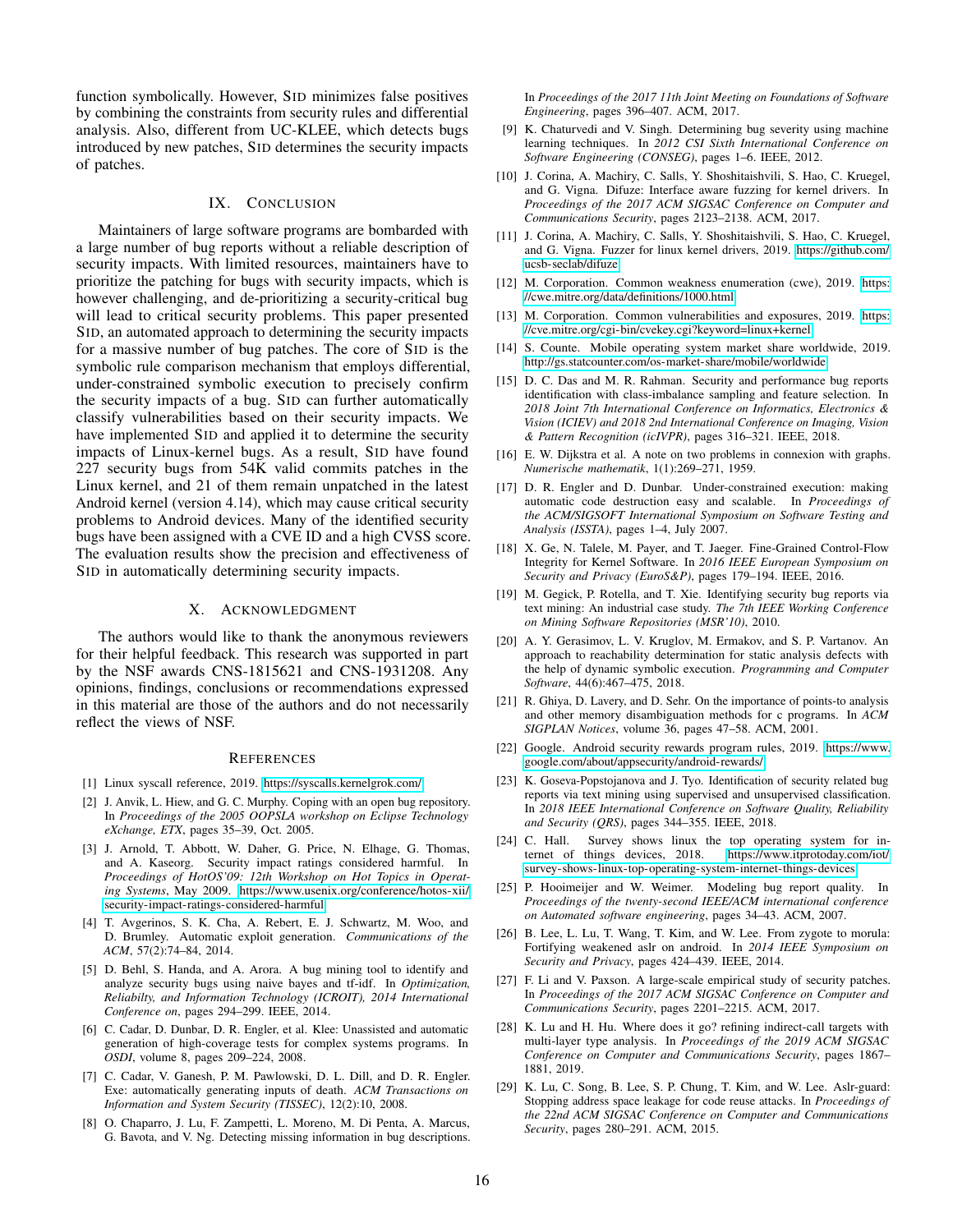- <span id="page-16-29"></span>[30] K. Lu, M.-T. Walter, D. Pfaff, S. Nümberger, W. Lee, and M. Backes. Unleashing use-before-initialization vulnerabilities in the linux kernel using targeted stack spraying. In *NDSS*, 2017.
- <span id="page-16-18"></span>[31] K. Lu, A. Pakki, and Q. Wu. Detecting missing-check bugs via semanticand context-aware criticalness and constraints inferences. In *28th USENIX Security Symposium (USENIX Security 19)*, pages 1769–1786, Santa Clara, CA, Aug. 2019. USENIX Association. ISBN 978-1-939133-06-9. URL [https://www.usenix.org/conference/usenixsecurity19/presentation/lu.](https://www.usenix.org/conference/usenixsecurity19/presentation/lu)
- <span id="page-16-27"></span>[32] A. Machiry, N. Redini, E. Cammellini, C. Kruegel, and G. Vigna. Spider: Enabling fast patch propagation in related software repositories. In *2020 IEEE Symposium on Security and Privacy (SP)*. IEEE, 2020.
- <span id="page-16-31"></span>[33] P. Mell, K. Scarfone, and S. Romanosky. Common vulnerability scoring system. *IEEE Security & Privacy*, 4(6):85–89, 2006.
- <span id="page-16-33"></span>[34] T. Menzies and A. Marcus. Automated severity assessment of software defect reports. In *2008 IEEE International Conference on Software Maintenance*, pages 346–355. IEEE, 2008.
- <span id="page-16-20"></span>[35] C. Min, S. Kashyap, B. Lee, C. Song, and T. Kim. Cross-checking semantic correctness: The case of finding file system bugs. In *Proceedings of the 25th ACM Symposium on Operating Systems Principles (SOSP)*, Monterey, CA, Oct. 2015.
- <span id="page-16-0"></span>[36] Mozilla. Bugzilla main page, 2019. [https://bugzilla.mozilla.org/home.](https://bugzilla.mozilla.org/home)
- <span id="page-16-32"></span>[37] N. Munaiah and A. Meneely. Vulnerability severity scoring and bounties: why the disconnect? In *Proceedings of the 2nd International Workshop on Software Analytics*, pages 8–14. ACM, 2016.
- <span id="page-16-23"></span>[38] nluedtke. linux\_kernel\_cves, 2019. [https://github.com/nluedtke/linux\\_](https://github.com/nluedtke/linux_kernel_cves) kernel cves.
- <span id="page-16-2"></span>[39] M. Ohira, Y. Kashiwa, Y. Yamatani, H. Yoshiyuki, Y. Maeda, N. Limsettho, K. Fujino, H. Hata, A. Ihara, and K. Matsumoto. A dataset of high impact bugs: Manually-classified issue reports. In *2015 IEEE/ACM 12th Working Conference on Mining Software Repositories*, pages 518–521. IEEE, 2015.
- <span id="page-16-34"></span>[40] W. Y. Ramay, Q. Umer, X. C. Yin, C. Zhu, and I. Illahi. Deep neural network-based severity prediction of bug reports. *IEEE Access*, 7:46846– 46857, 2019.
- <span id="page-16-15"></span>[41] D. A. Ramos and D. Engler. Under-constrained symbolic execution: Correctness checking for real code. In *24th USENIX Security Symposium (USENIX Security 15)*, pages 49–64, 2015.
- <span id="page-16-10"></span>[42] M. J. Renzelmann, A. Kadav, and M. M. Swift. SymDrive: Testing drivers without devices. In *10th USENIX Symposium on Operating Systems Design and Implementation, (OSDI)*, pages 279–292, Oct. 2012.
- <span id="page-16-35"></span>[43] N. K. S. Roy and B. Rossi. Towards an improvement of bug severity classification. In *2014 40th EUROMICRO Conference on Software Engineering and Advanced Applications*, pages 269–276. IEEE, 2014.
- <span id="page-16-8"></span>[44] S. Schumilo, C. Aschermann, R. Gawlik, S. Schinzel, and T. Holz. kAFL: Hardware-assisted feedback fuzzing for OS kernels. In *26th USENIX Security Symposium (USENIX Security 17)*, pages 167–182, 2017.
- <span id="page-16-22"></span>[45] D. Song, F. Hetzelt, D. Das, C. Spensky, Y. Na, S. Volckaert, G. Vigna, C. Kruegel, J.-P. Seifert, and M. Franz. Periscope: An effective probing and fuzzing framework for the hardware-os boundary. In *NDSS*, 2019.
- <span id="page-16-21"></span>[46] Thgarnie. Syzkaller, 2019. [https://github.com/google/syzkaller.](https://github.com/google/syzkaller)
- <span id="page-16-7"></span>[47] Y. Tian, N. Ali, D. Lo, and A. E. Hassan. On the unreliability of bug severity data. *Empirical Software Engineering*, 21(6):2298–2323, 2016.
- <span id="page-16-26"></span>[48] L. Torvalds. Linux kernel 4.14, 2017. [https://git.kernel.org/pub/scm/](https://git.kernel.org/pub/scm/linux/kernel/git/torvalds/linux.git/tag/?h=v4.14) [linux/kernel/git/torvalds/linux.git/tag/?h=v4.14.](https://git.kernel.org/pub/scm/linux/kernel/git/torvalds/linux.git/tag/?h=v4.14)
- <span id="page-16-1"></span>[49] L. Torvalds. Linux kernel source tree, 2019. [https://git.kernel.org/pub/](https://git.kernel.org/pub/scm/linux/kernel/git/torvalds/linux.git/) [scm/linux/kernel/git/torvalds/linux.git/.](https://git.kernel.org/pub/scm/linux/kernel/git/torvalds/linux.git/)
- <span id="page-16-3"></span>[50] J. P. Tyo. Empirical analysis and automated classification of security bug reports. 2016.
- <span id="page-16-12"></span>[51] W. Wang, K. Lu, and P.-C. Yew. Check it again: Detecting lacking-recheck bugs in os kernels. In *Proceedings of the 2018 ACM SIGSAC Conference on Computer and Communications Security*, pages 1899–1913. ACM, 2018.
- <span id="page-16-24"></span>[52] L. Wei, Y. Liu, and S.-C. Cheung. Taming android fragmentation: Characterizing and detecting compatibility issues for android apps. In *Proceedings of the 31st IEEE/ACM International Conference on Automated Software Engineering*, ASE 2016, pages 226–237, 2016. ISBN 978-1-4503-3845-5.
- <span id="page-16-4"></span>[53] D. Wijayasekara, M. Manic, J. L. Wright, and M. McQueen. Mining bug databases for unidentified software vulnerabilities. In *2012 5th International Conference on Human System Interactions*, pages 89–96. IEEE, 2012.
- <span id="page-16-5"></span>[54] D. Wijayasekara, M. Manic, and M. McQueen. Vulnerability identification and classification via text mining bug databases. In *IECON 2014-40th Annual Conference of the IEEE Industrial Electronics Society*, pages 3612–3618. IEEE, 2014.
- <span id="page-16-13"></span>[55] W. Wu, Y. Chen, J. Xu, X. Xing, X. Gong, and W. Zou. {FUZE}: Towards facilitating exploit generation for kernel use-after-free vulnerabilities. In *27th* {*USENIX*} *Security Symposium (*{*USENIX*} *Security 18)*, pages 781–797, 2018.
- <span id="page-16-16"></span>[56] T. Xie, N. Tillmann, J. De Halleux, and W. Schulte. Fitness-guided path exploration in dynamic symbolic execution. In *2009 IEEE/IFIP International Conference on Dependable Systems & Networks*, pages 359–368. IEEE, 2009.
- <span id="page-16-17"></span>[57] M. Xu, C. Qian, K. Lu, M. Backes, and T. Kim. Precise and Scalable Detection of Double-Fetch Bugs in OS Kernels. In *Proceedings of the 39th IEEE Symposium on Security and Privacy (Oakland)*, San Francisco, CA, May 2018.
- <span id="page-16-30"></span>[58] W. Xu, J. Li, J. Shu, W. Yang, T. Xie, Y. Zhang, and D. Gu. From collision to exploitation: Unleashing use-after-free vulnerabilities in linux kernel. In *Proceedings of the 22nd ACM SIGSAC Conference on Computer and Communications Security*, pages 414–425. ACM, 2015.
- <span id="page-16-9"></span>[59] W. Xu, H. Moon, S. Kashyap, P.-N. Tseng, and T. Kim. Fuzzing file systems via two-dimensional input space exploration. In *2019 IEEE Symposium on Security and Privacy (SP)*. IEEE, May 2019.
- <span id="page-16-11"></span>[60] J. Yang, C. Sar, P. Twohey, C. Cadar, and D. R. Engler. Automatically generating malicious disks using symbolic execution. In *2006 IEEE Symposium on Security and Privacy (S&P 2006)*, pages 243–257, May 2006.
- <span id="page-16-14"></span>[61] W. You, P. Zong, K. Chen, X. Wang, X. Liao, P. Bian, and B. Liang. Semfuzz: Semantics-based automatic generation of proof-of-concept exploits. In *Proceedings of the 2017 ACM SIGSAC Conference on Computer and Communications Security*, pages 2139–2154. ACM, 2017.
- <span id="page-16-19"></span>[62] T. Zhang, W. Shen, D. Lee, C. Jung, A. M. Azab, and R. Wang. Pex: a permission check analysis framework for linux kernel. In *28th* {*USENIX*} *Security Symposium (*{*USENIX*} *Security 19)*, pages 1205–1220, 2019.
- <span id="page-16-28"></span>[63] Z. Zhang, Y. Wang, and Z. Fan. Similarity analysis between scale model and prototype of large vibrating screen. *Shock and Vibration*, 2015, 2015.
- <span id="page-16-25"></span>[64] X. Zhou, Y. Lee, N. Zhang, M. Naveed, and X. Wang. The peril of fragmentation: Security hazards in android device driver customizations. In *Proceedings of the 2014 IEEE Symposium on Security and Privacy*, SP '14, pages 409–423, 2014. ISBN 978-1-4799-4686-0.
- <span id="page-16-6"></span>[65] Y. Zhou and A. Sharma. Automated identification of security issues from commit messages and bug reports. In *Proceedings of the 2017 11th Joint Meeting on Foundations of Software Engineering*, pages 914–919. ACM, 2017.

### APPENDIX